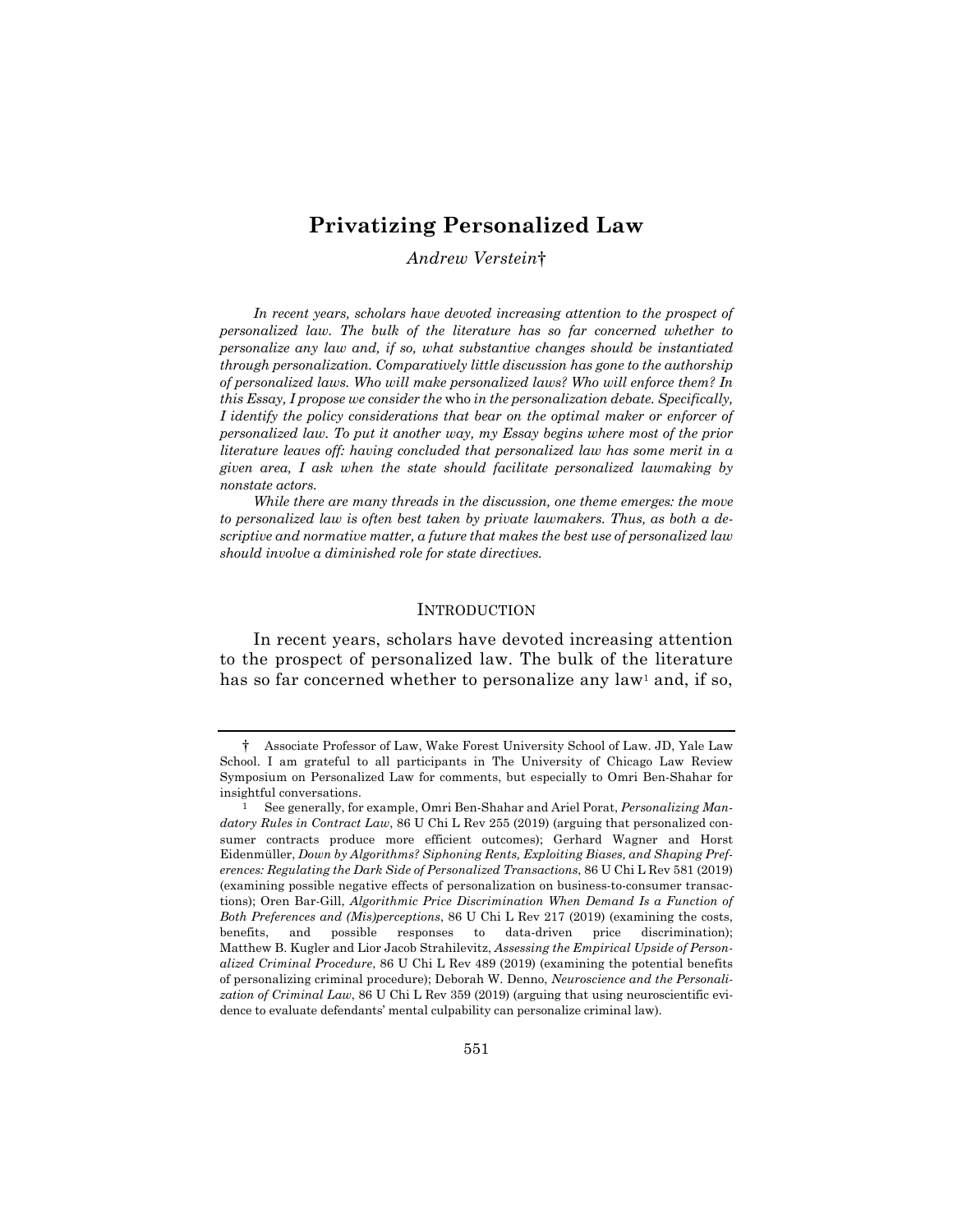what substantive changes should be instantiated through personalization.2

Comparatively little discussion has gone to the authorship of personalized laws. Who will make personalized laws?3 Who will enforce them?4 The little attention directed to this question has assumed a somewhat conventional public/private dichotomy. Some papers have focused on ways in which the state could personalize its directives to citizens.5 Other work has focused on how personalization might help contracting parties better vindicate their objectives.6 In these latter papers, the only question for the

5 See, for example, Cass R. Sunstein, *Deciding by Default*, 162 U Pa L Rev 1, 30–36 (2013) (focusing discussion on possible default rules public sector regulators and judges could adopt); Ariel Porat and Lior Jacob Strahilevitz, *Personalizing Default Rules and Disclosure with Big Data*, 112 Mich L Rev 1417, 1441–50 (2014) (suggesting applications of personalization to various areas of law); Anthony J. Casey and Anthony Niblett, *The Death of Rules and Standards*, 92 Ind L J 1401, 1410–11 (2017) (discussing how technological developments could facilitate personalized microdirectives); Omri Ben-Shahar and Ariel Porat, *Personalizing Negligence Law*, 91 NYU L Rev 627, 676–79 (2016) (proposing procedures by which courts could implement personalization, including gradually personalizing the law and making presumptions to fill gaps in data).

6 See, for example, Andrew Verstein, *Ex Tempore Contracting*, 55 Wm & Mary L Rev 1869, 1896–1915 (2014) (describing institutions that provide personalized, transactionspecific guidance on legal obligations in construction contracts and financial derivatives); Porat and Strahilevitz, 112 Mich L Rev at 1441–42 (cited in note 5) (describing how personalized default rules might affect consumer contracts); Anthony J. Casey and Anthony Niblett, *Self-Driving Contracts*, 43 J Corp L 1, 9 (2017) (explaining how microdirectives provide parties with greater certainty about their contractual obligations). But see George S. Geis, *An Experiment in the Optimal Precision of Contract Default Rules*, 80

<sup>2</sup> See, for example, Adi Libson and Gideon Parchomovsky, *Toward the Personalization of Copyright Law*, 86 U Chi L Rev 527, 542–46 (2019) (suggesting ways to personalize copyright law based on personalized consumption data); Christoph Busch, *Implementing Personalized Law: Personalized Disclosures in Consumer Law and Data Privacy Law*, 86 U Chi L Rev 309, 324–30 (2019) (suggesting potential elements for a personalized regulatory design for consumer law and data privacy law).

<sup>3</sup> Within this Symposium, an exception is Professor Lee Fennell's contribution, which considers the possibility of self-authored law. See Lee Anne Fennell, *Personalizing Precommitment*, 86 U Chi L Rev 433, 447–56 (2019).

<sup>4</sup> Within this Symposium, one exception may be Professor Dan L. Burk's contribution, focusing on how content owners will monitor and challenge arguable infringement in ways that erode fair use exceptions. See Dan L. Burk, *Algorithmic Fair Use*, 86 U Chi L Rev 283, 290–94 (2019). Although the tasks of enforcement and lawmaking can be combined in the same body, they are distinct tasks. Compare A.C. Pritchard, *Markets as Monitors: A Proposal to Replace Class Actions with Exchanges as Securities Fraud Enforcers*, 85 Va L Rev 925, 965–66 (1999) (emphasizing the enforcement function of trading markets), with Paul G. Mahoney, *The Exchange as Regulator*, 83 Va L Rev 1453, 1457–62 (1997) (emphasizing trading markets' rulemaking function). See also Stavros Gadinis and Howell E. Jackson, *Markets as Regulators: A Survey*, 80 S Cal L Rev 1239, 1246–48 (2007) (distinguishing among rulemaking, *monitoring*, and enforcement). I do not emphasize the monitoring function here because that function is not obviously amenable to personalization, at least not apart from the enforcement function.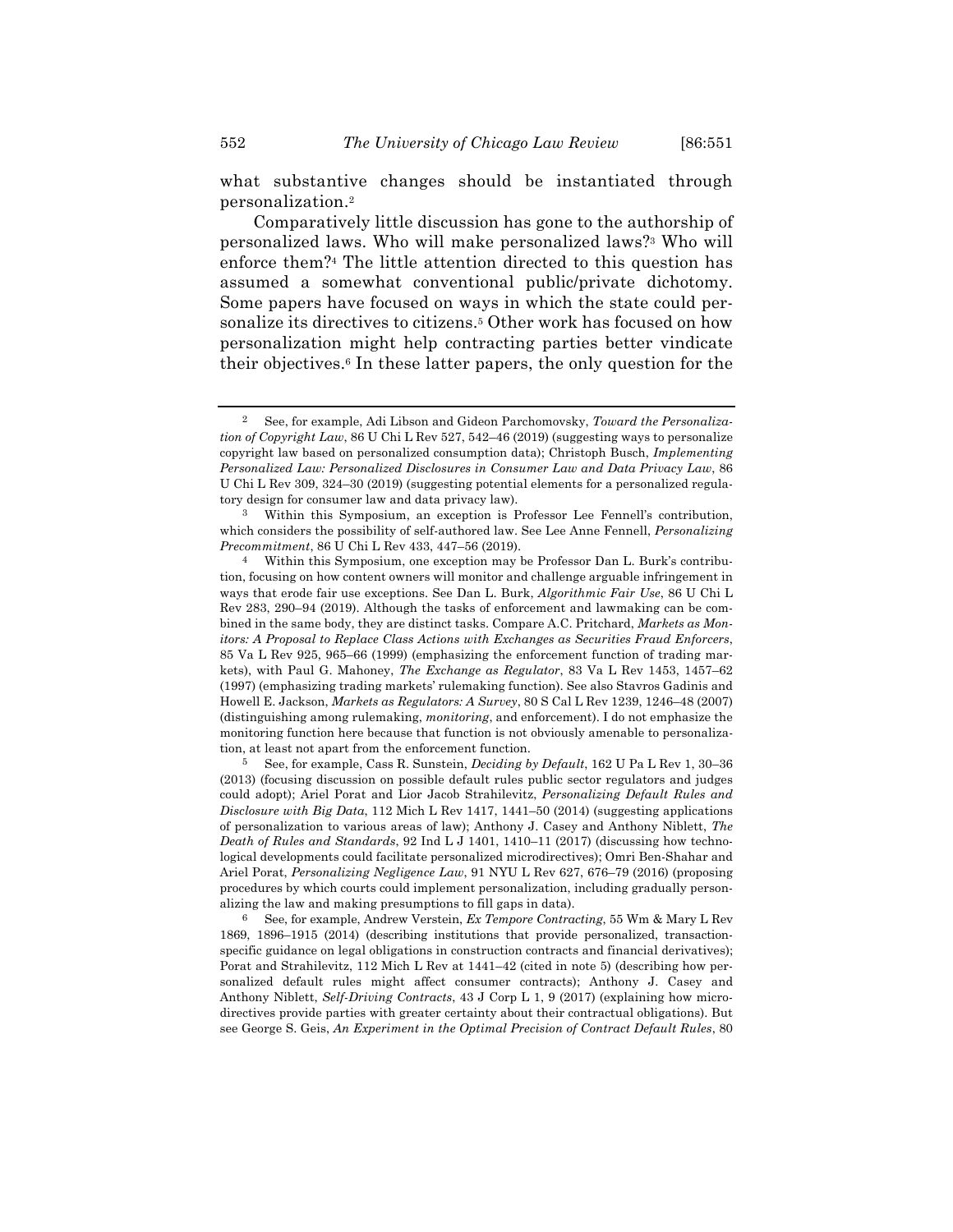state is whether to tolerate these arrangements as ordinary contractual provisions.

Yet law arises in settings other than state-centered public law and atomistic bilateral contracts. Private industry associations, such as diamond dealers, draft their own rules, adjudicate them in their own tribunals, and enforce them through nonlegal sanctions.<sup>7</sup> Sports leagues do the same thing.<sup>8</sup> Self-regulating organizations, such as the Financial Industry Regulatory Authority, regulate market professionals. So do stock exchanges, which also impose rules on corporate issuers. One of the great advances in legal scholarship in the last thirty years has been renewed focus on private ordering and lawmaking institutions, yet personalized law has yet to make this turn.

In this Essay, I propose we consider the *who* in the personalization debate. Specifically, I identify the policy considerations that bear on the optimal maker or enforcer of personalized law. To put it another way, my Essay begins where most of the prior literature leaves off: having concluded that personalized law has some merit in a given area, I ask when the state should facilitate personalized lawmaking by nonstate actors.

The Essay proceeds as follows: Part I briefly summarizes many of the lessons from the law personalization literature. I identify the factors that militate in favor of or against personalization of a given directive. In Part II, I turn to the question of private law generally. Quite apart from personalization, a vast literature analyzes the question of the optimal lawmaker. In Part III, I analyze these two literatures—personalization and privatization—in tandem to explore whether there are any lessons that arise from the interaction of these two agendas. In the Conclusion, I briefly consider the menu of options for state actors to effectuate private regulation when it is appropriate.

One word of clarification is that I use the words "law" and "lawmaker" quite generally here. The drafter of a contract is a

Tulane L Rev 1109, 1129–59 (2006) (arguing that simpler, generalized default rules are less costly and therefore preferable in contract law); Ian Ayers and Robert Gertner, *Filling Gaps in Incomplete Contracts: An Economic Theory of Default Rules*, 99 Yale L J 87, 91–93, 117–18 (1989) (providing "a general theory of . . . how [to] choose between tailored and untailored default rules").

<sup>7</sup> See Lisa Bernstein, *Opting out of the Legal System: Extralegal Contractual Relations in the Diamond Industry*, 21 J Legal Stud 115, 132–35 (1992).

<sup>8</sup> See Robert C. Ellickson, *When Civil Society Uses an Iron Fist: The Roles of Private Associations in Rulemaking and Adjudication*, 18 Am L & Econ Rev 235, 248–49, 257–61 (2016).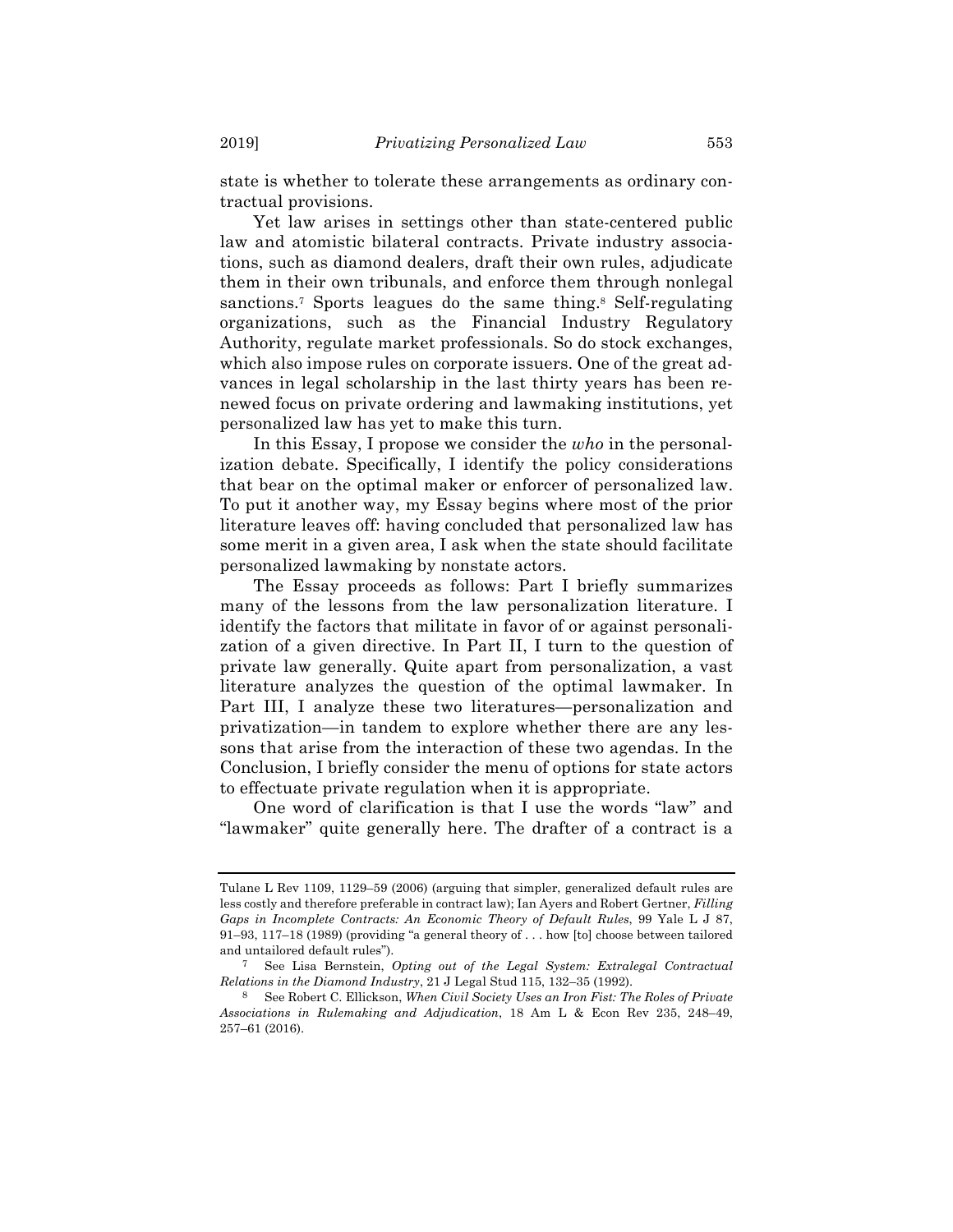lawmaker for my purposes because she creates directives for her counterparty. A boss directing an employee is also a lawmaker even though an insubordinate employee could ignore the order.

# I. WHEN SHOULD THE LAW PERSONALIZE?

Speed limits constrain the lawful driving speed for a given stretch of road. They are impersonal directives in that they apply to every driver equally. There is no exemption that permits highly competent drivers, or those with very important meetings, to exceed the posted speed limit.

Other constraints involve a measure of personalization. Position limits in commodities markets can provide such an example. Position limits constrain the amount of commodities futures that a single trader can own at a given time. Position limits are prophylactics against market abuse: if no one can own very much of any one asset, no one will have much power to disrupt the market.9

At their furthest points, position limits are impersonal, just like speed limits: exchange rules limit a trader of live cattle futures to something like 450 contracts of 40,000 pounds each, or 18,000,000 pounds.10 For futures on the Russel 2000 Stock Index, the current limit is around 100,000 units.11

Yet position limits are personalized over much of their range. The right to even approach the hard ceiling of the position limit is constrained by a trader's identity and agenda, as well as market conditions. Below the hard ceiling of the position limit, exchanges create "position accountability levels" as presumptive ceilings.12 Anyone who reaches these levels must stop increasing their position until the exchange can solicit more information about "the nature and size of the position, the trading strategy

<sup>9</sup> *In the Matter of McVean Trading & Investments, LLC*, CFTC No 17-15, Comm Fut L Rptr (CCH) ¶ 34,057 (available on Westlaw at 2017 WL 2929416) (using a positionlimits violation as the linchpin of a manipulation case).

<sup>10</sup> Several factors impact the position limit. For example, as the contract approaches delivery date, the limit lowers. For live cattle, it drops to three hundred contracts. Likewise, some contract levels vary according to market conditions, rising or lowering as a function of deliverable supply. See, for example, *Saberi v Commodity Futures Trading Commission*, 488 F3d 1207, 1210–13 (9th Cir 2007) (describing the CME's position limit for pork belly futures contracts as "a function of both the total deliverable supply of frozen pork bellies and the time left until the expiration of the futures contracts," and citing CME Rule 8302.E(4), which defined deliverable supply as "the number of registered deliverable pork bellies reported in the CME Clearing House Department's weekly report immediately preceding the first Friday of each expiring contract month").

<sup>11</sup> *CME Position Limits* (CME Group), archived at http://perma.cc/L57L-KDH5.

<sup>12</sup> The accountability and position levels vary by commodity contract.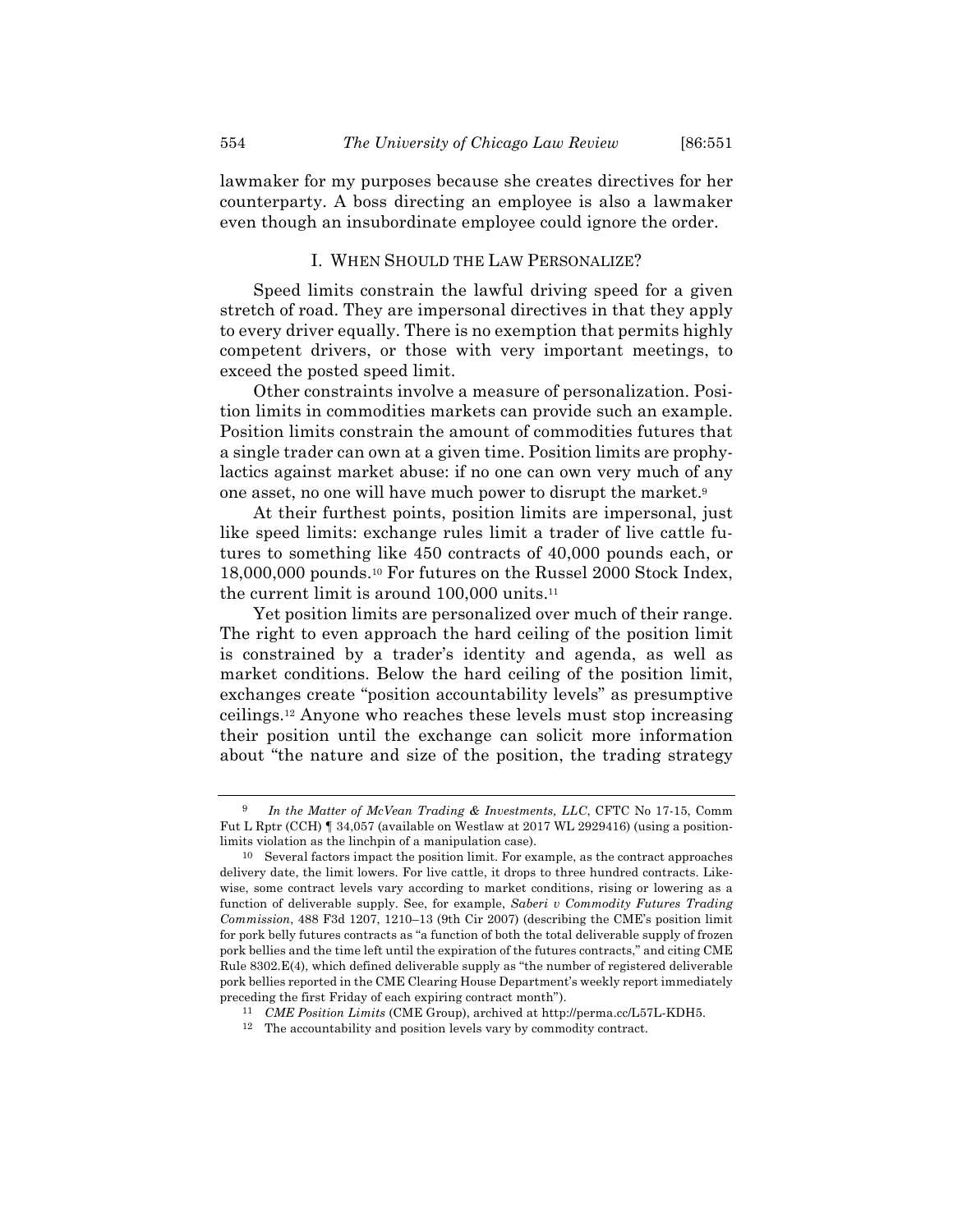employed with respect to the position, and hedging information, if applicable."13 After this, the trader may be permitted to continue to grow her position, or the trader may be instructed to reduce it. For example, Chicago Board of Trade treasury bond futures have an accountability level of \$1 billion.14 Thus, a trader who acquires a \$1 billion notional position must stop buying futures until she receives a personalized instruction from the exchange. Only at much higher levels, thirty thousand contracts or \$3 billion, do uniform limits on ownership arrive to constrain all traders equally.15 Implicit in this stepping up is that certain traders have legitimate rights to trade at higher limits than others—a personalized law.

In addition to exchange-made limits, Congress has instructed the Commodity Futures Trading Commission (CFTC) to craft its own position limits so as to "permit producers, purchasers, sellers, middlemen, and users of a commodity or a product derived therefrom to hedge their legitimate anticipated business needs for that period of time into the future for which an appropriate futures contract is open and available on an exchange."16 The Commission is supposed to pay special attention to the largest hedgers in order "to prevent unwarranted price pressures by large hedgers."17 The bona fide hedging exemption is supposed to cover hedging that "is economically appropriate to the reduction of risks in the conduct and management of a commercial enterprise"18 or arises from potential changes in value in commodities or services one owns, owes, or will soon own or owe.19 Also, one may hedge the risk of being counterparty to a bona fide hedger.20

Speed limits are impersonal. Position limits admit of personalization. What factors should inform the optimal degree of personalization of a given area of law? Summarizing the literature, I

<sup>13</sup> *Market Regulation Advisory Notice RA1711-5* \*2 (CME Group, 2017), archived at http://perma.cc/96X4-LZ82.

<sup>14</sup> Or ten thousand contracts. *CBOT Position Limits* (CME Group), archived at http://perma.cc/PZL6-LTXD. The contract size for one US Treasury bond future is \$100,000. *U.S. Treasury Bond Futures Contract Specs* (CME Group, 2018), archived at http://perma.cc/WK4M-FEQY.

<sup>15</sup> On the distinction between position limits, position accountability levels, and exemptions, see *Market Regulation Advisory Notice RA1518-5R* \*1–2 (CME Group, 2015), archived at http://perma.cc/CV5Y-JRER.

<sup>16</sup> 7 USC § 6a(c)(1).

 $17 \quad 7 \text{ USC } \S \text{ 6a(c)(1)}.$ 

<sup>18 7</sup> USC  $\S$  6a(c)(2)(A)(ii).

<sup>19</sup> See 7 USC § 6a(c)(2)(A)(iii)(III).

<sup>20</sup> See 7 USC § 6a(c)(2)(B)(i)–(ii).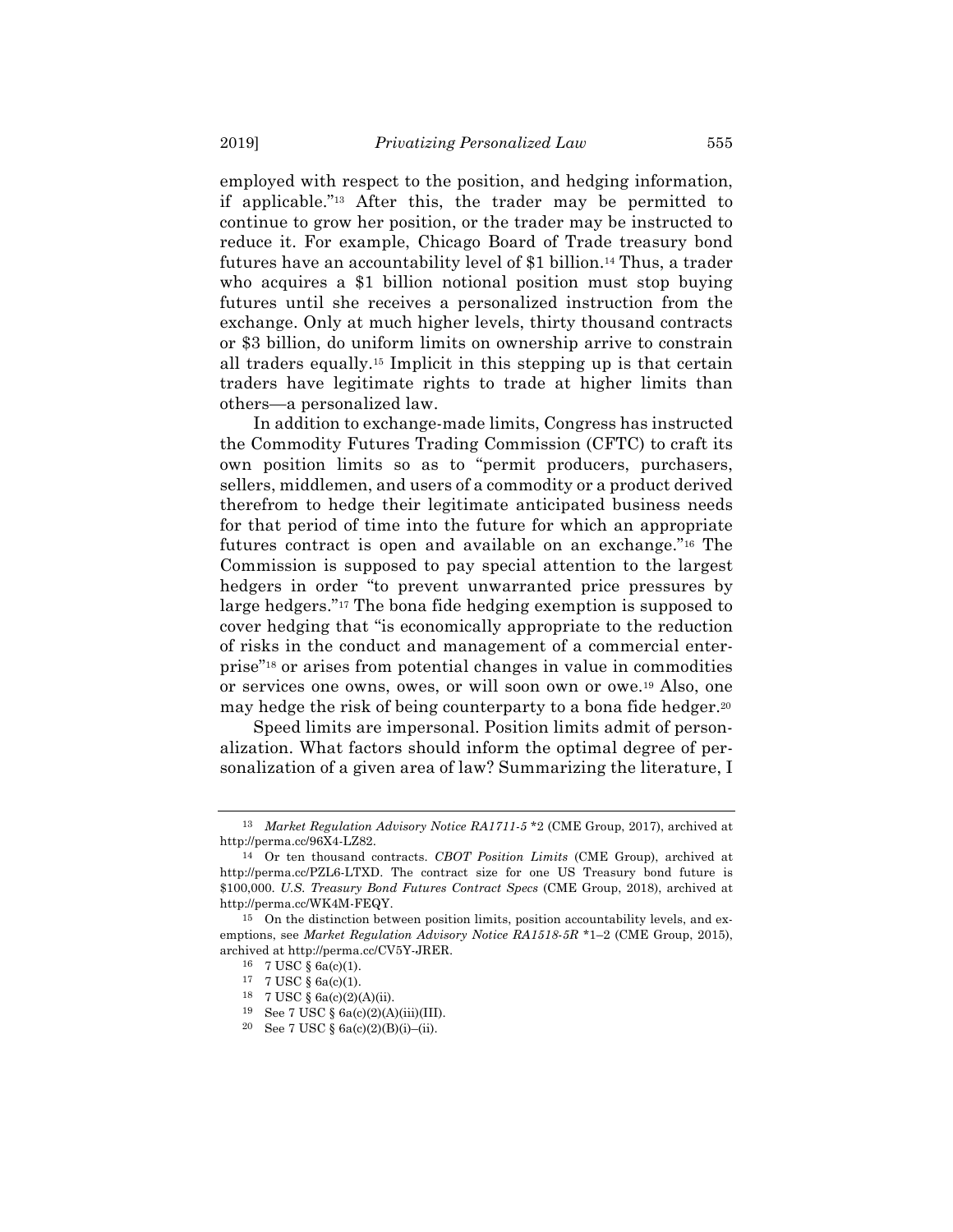suggest that there are three broad considerations relevant to the personalization question, each of which is decided by several factual and normative considerations. I briefly summarize these claims below.

# A. Formal Equality

Impersonal law treats all subjects formally alike. By addressing all subjects equally, an impersonal law may affirm common membership in a community. Addressing some individuals differently may emphasize or reify their differences. For example, a law that changes women's names by default upon marriage may subordinate women as a group, encourage stereotypes about what women want, or penalize women who differ from the norm. Impersonal law—a law that switches names for everyone or no one avoids this problem.21

Yet formal equality can result in substantive inequality if individuals have different needs and capacities. A tort law requiring the same actions of everyone could treat blind people too roughly, because they may be unable to comply with some directives, and skilled people too gently, because they could easily improve their compliance above the typical level.<sup>22</sup>

A closely related observation is that formal equality often entails cross-subsidies. These cross-subsidies can help the least powerful or sophisticated subjects. If a single law must accommodate all subjects, then the lawmaker must make a law that is acceptable to powerful members of the subject group. Vulnerable individuals may be able to free ride off of those rules;<sup>23</sup> left on their own to bargain in contract or lobby for good treatment, it is possible that vulnerable subjects might make mistakes or lack the power to obtain good terms. For example, it is now easy and cheap

<sup>21</sup> See Ian Ayres, *Regulating Opt-Out: An Economic Theory of Altering Rules*, 121 Yale L J 2032, 2111–13 (2012) (describing how tailoring default rules for different types of parties can be discriminatory); Elizabeth F. Emens, *Changing Name Changing: Framing Rules and the Future of Marital Names*, 74 U Chi L Rev 761, 827–39 (2007) (discussing different possible marital name defaults).

<sup>22</sup> See Ben-Shahar and Porat, 91 NYU L Rev at 637–42 (cited in note 5) (describing how tort law treats both those with diminished and elevated capacities).

<sup>23</sup> Vulnerability is used here as a relative rather than absolute concept. For example, the absence of retroactive taxes is supported by a coalition of property owners. Saul Levmore, *The Case for Retroactive Taxation*, 22 J Legal Stud 265, 280, 296–301 (1993). Members of the coalition may not be especially vulnerable, but some members of the group would be more vulnerable to retroactive taxation than others. For example, those with very little property may not find it rational to organize resistance, but they can free ride on the rational resistance efforts of those with more to lose. Id.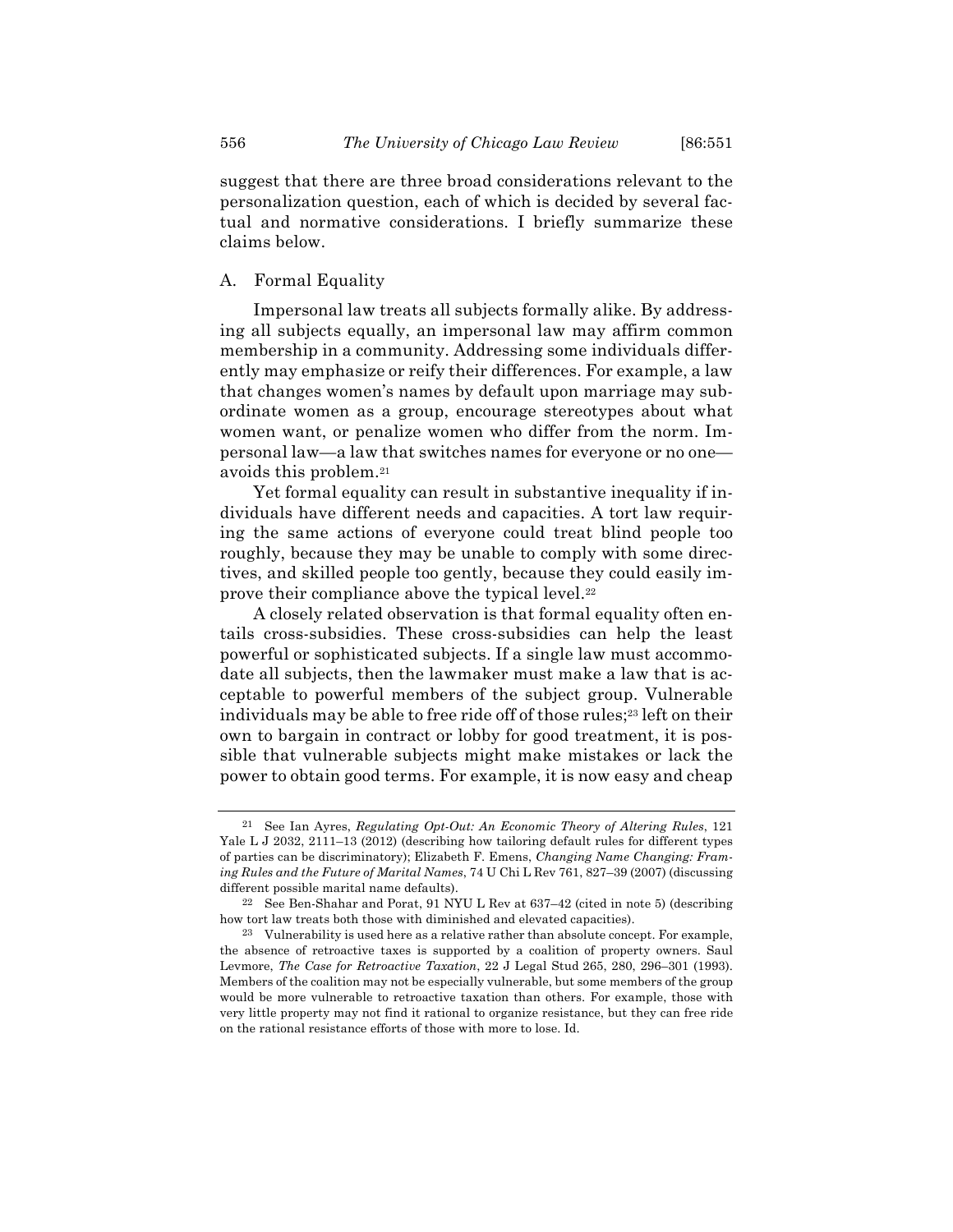to form a corporation or LLC, but it was once costly. Corporation promoters needed to obtain a charter by act of legislature.24 Obtaining such an act often involved costly bribes.25 The effort to liberalize chartering may well have been led by wealthy individuals—they were the ones paying bribes after all—but their efforts led to widespread availability of legal entities to promoters of modest means. Uniform access means greater access for those who previously had access but *much* greater access for those who previously had no access at all.

The same dynamic operates in the construction of private legal schemes. For example, when firms engage in mass contracting, their tendency to use similar contracts across many customers forces them to treat customers equally. Firms often write terms in a way that attracts the informed customers. This benefits the most ignorant customers, who cannot or will not negotiate for better terms or comparison shop.<sup>26</sup> Ignorant or constrained customers may get a worse deal if the firms can offer different terms or price discriminate.

Yet vulnerable subjects can also subsidize strong ones.<sup>27</sup> As Professors Omri Ben-Shahar and Ariel Porat write for this Symposium:

If weak consumers are the recipients of a cross-subsidy under a uniform price regime, they could lose it if prices are personalized and might even be priced out. The culprit for this problem is the personalization of *prices*. As long as prices are uniform, the personalization of the protection itself does not necessarily hurt the weakest consumers. On the contrary, if weak consumers are the recipients of higher than average personalized protection, the cross-subsidy embodied in a uniform price would be bolstered.28

<sup>24</sup> See Howard Bodenhorn, *Bank Chartering and Political Corruption in Antebellum New York: Free Banking as Reform*, in Edward L. Glaeser and Claudia Goldin, eds, *Corruption and Reform: Lessons from America's Economic History* 231, 233 (Chicago 2006).

<sup>25</sup> See id at 235.

<sup>26</sup> See Alan Schwartz and Louis L. Wilde, *Intervening in Markets on the Basis of Imperfect Information: A Legal and Economic Analysis*, 127 U Pa L Rev 630, 638–39 (1979).

<sup>27</sup> See Omri Ben-Shahar, *The Paradox of Access Justice, and Its Application to Mandatory Arbitration*, 83 U Chi L Rev 1755, 1804–05 (2016) (discussing how lower-income consumers bear costs of access to the courts); Omri Ben-Shahar and Eric A. Posner, *The Right to Withdraw in Contract Law*, 40 J Legal Stud 115, 128, 144–45 (2011) (arguing that a mandatory right to return a purchase requires those who would prefer to forgo that right in exchange for a discounted price to "cross-subsidize other buyers").

<sup>28</sup> Ben-Shahar and Porat, 86 U Chi L Rev at 273 (cited in note 1).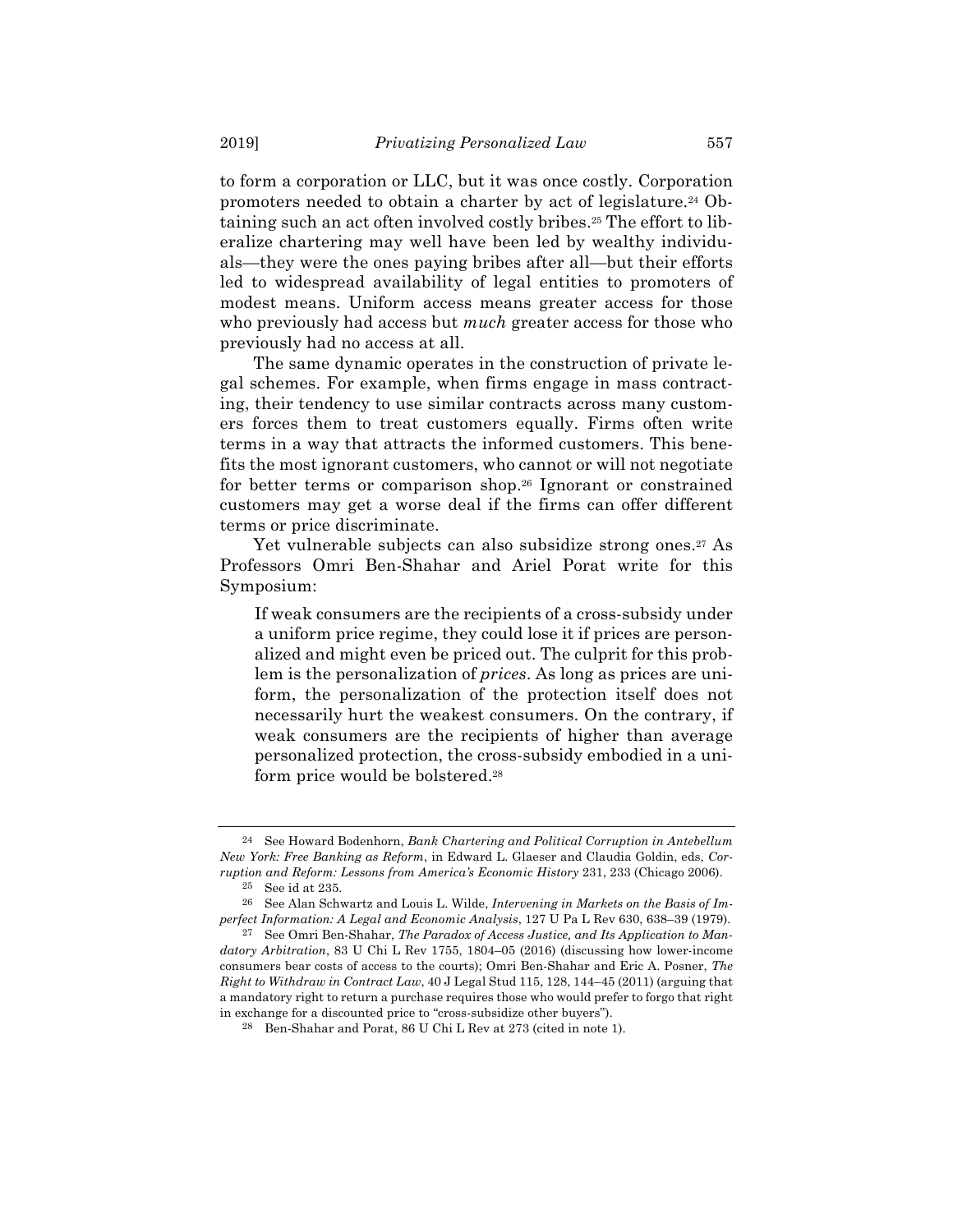Evaluating this cross-subsidy in light of public policy goals requires some knowledge of who is subsidizing whom.

Nor does formal equality optimize incentives. A tort law that holds talented individuals to a higher standard of conduct may encourage them to use their talents to a greater degree in order to avoid liability, just as a tort law that imposes higher penalties on individuals less able to take appropriate care in a risky activity discourages them from participating in that activity. Just as insurance can encourage better behavior by tailoring premiums to risk, law can improve incentives when tailored to individuals.

# B. Knowledge of Subjects

In order to personalize law, lawmakers must be able to acquire and process granular information about individuals and groups. Until recently, wide-scale surveillance and data processing seemed technologically unfeasible. However, trends in data gathering and analysis suggest that well-resourced lawmakers may soon have the technical ability to link directives to highly particular individual traits. Increasingly, the most salient limitation to personalization may be not the ability to know subjects but instead the normative appropriateness of gathering and using vast sums of data.

When it is technically feasible and normatively acceptable to gather and use granular data concerning individuals, personalized law promises to better link directives with capacities and needs. If lawmakers could assess drivers' capabilities—under certain conditions and on certain stretches of road—they could craft a personalized speed limit reflective of those capabilities. If lawmakers could figure out why a trader wants to place a large order—to manipulate the market or to offset a major increase in farming capacity—they could modify commodity futures position limits accordingly. Conversely, if it is too costly to get and use personal data, or if privacy concerns bar this strategy, then the only alternative is impersonal law.

Many of the examples in this Essay ask about the trade-off between ex ante impersonal rules and ex ante personalized rules: whether the speed limit should tell everyone the same number or whether the dashboards should dictate different speeds to different drivers. But the rise of personalized ex ante law can also come at the expense of ex post personalized law, and this transition is also a function of knowledge.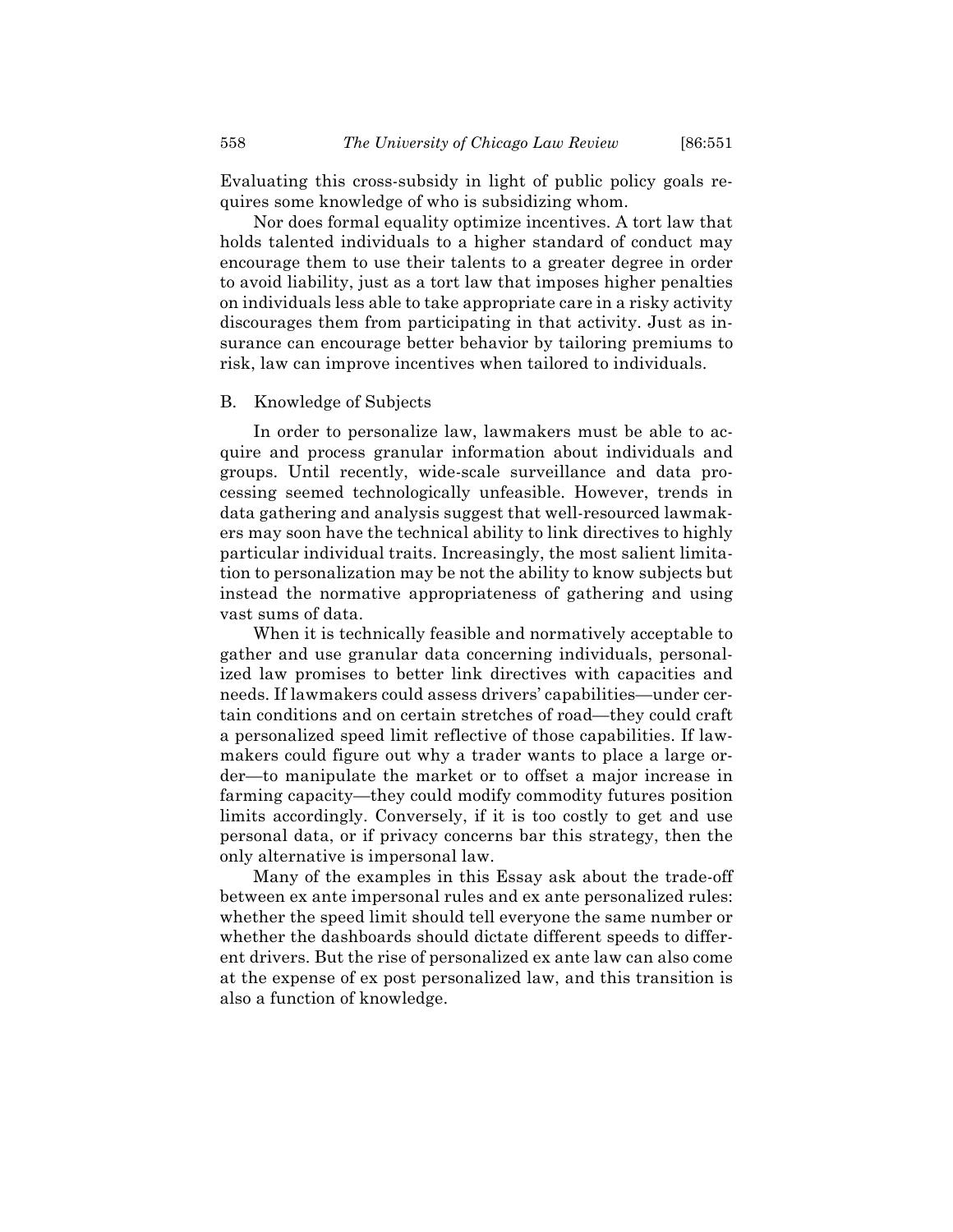Ex ante personalized law gives specific, personalized mandates ahead of action, such as a dashboard speed limit. Ex post personalized law takes account of personal characteristics but only after an event has occurred or litigation has commenced.29 Legal standards such as the "reasonable person" standard, which factfinders apply to specific circumstances, have always involved a degree of personalization ex post.30 The new movement to personalization is largely about moving personalization forward in time—giving more granular guidance on what legal directive would have been implemented through open or vague standards later.

Higher levels of ex ante knowledge allow higher levels of ex ante personalization. We can create a personalized speed limit in advance of driving only if we know important features about the driver at that time. If lawmakers lack that knowledge, they may acquire it through individualized factfinding in adjudication. As generalized information acquisition and analysis become cheaper, it becomes feasible to do more of our personalization on the front end in ways that strike us as utterly new but are really extensions of existing practices.

Framing personalization questions in the ex ante/ex post literature allows new perspectives on the knowledge question. If it is costly to acquire information, it is generally better to pay for it ex post, only when it is needed.31 However, the amortized cost of the information falls if it can be used in many transactions, with and without the same subjects. Pre-accident assessment of a driver's capacities allows the lawmaker to personalize mandates

<sup>29</sup> See Casey and Niblett, 92 Ind L J at 1408–09 (cited in note 5).

<sup>30</sup> See id at 1407 (explaining that, with standards, "[t]he exact content of the law comes after an individual acts, as judges and other adjudicators determine whether the individual's specific behavior in a particular context violates the standard").

<sup>31</sup> This point has been made with respect to contract drafting. See Richard A. Posner, *The Law and Economics of Contract Interpretation*, 83 Tex L Rev 1581, 1582, 1609–11 (2005) (explaining that parties may purposefully leave some contract terms ambiguous due to high information costs); Robert E. Scott and George G. Triantis, *Anticipating Litigation in Contract Design*, 115 Yale L J 814, 835–39 (2006) (discussing the tradeoffs between front- and back-end costs when writing contracts); Steven Shavell, *On the Writing and the Interpretation of Contracts*, 22 J L Econ & Org 289, 297–98 (2006) ("It is assumed that parties write the contract with highest expected value, that is, the contract maximizes the expected value of the interpreted contract minus the writing costs."). See also Albert Choi and George Triantis, *Completing Contracts in the Shadow of Costly Verification*, 37 J Legal Stud 503, 520–23 (2008) (discussing the trade-off between investment costs and litigation costs). One cost of drafting contracts is learning enough to write more complete terms.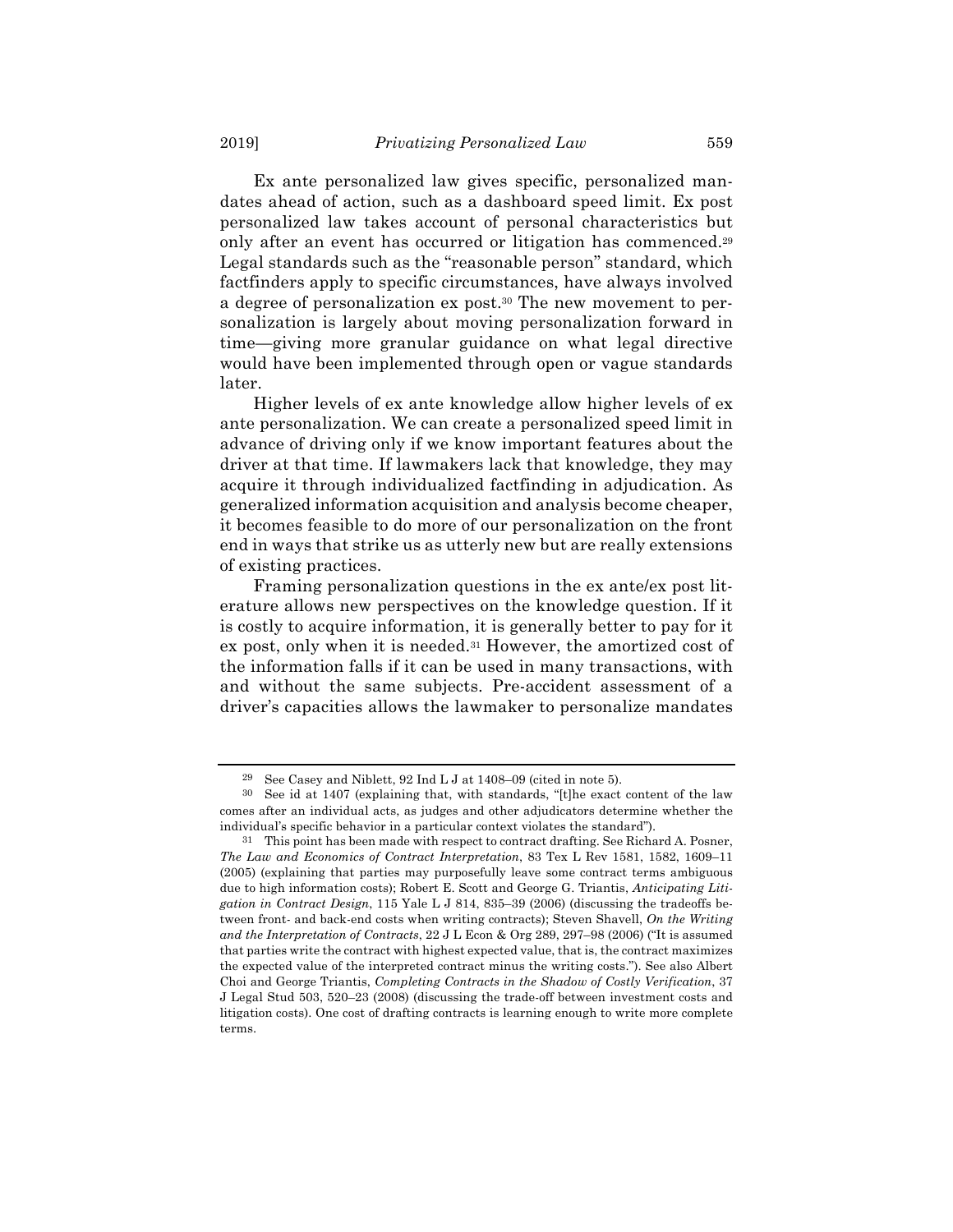for every drive the driver takes—lowering the per-use cost to potentially far lower than the cost of just acquiring this information in connection with a tort suit.

Relatedly, we should not assume that all improvements in information technology push in favor of ex ante personalization; some such improvements will lead to greater personalization, but predominantly of the ex post variety. Improved information systems may make it easier for courts to verify information that was previously observable only by the parties. When information is observable but not verifiable, it is difficult to personalize ex post. If new information technology increases verifiability, it will increase the viability of judicial personalization after the fact, causing much of the increase in personalization to express itself in the low-tech, ex post variety familiar to lawyers.

For example, consider the canonical category of an observable but not verifiable contract term: product quality.32 A buyer may be able to observe the quality of the goods or services she buys the buyer has expert knowledge and taste, or perhaps the quality becomes obvious to any repeat customer—but these subtle cues may be challenging to communicate to a court. A driver observes that her car is of low quality by feeling its sometimes slow acceleration and paying for its greater than average maintenance costs, but it is hard for her to show that low quality to a court: Perhaps the car works fine the one day it is judicially examined. And the factfinder may be unsure whether the higher maintenance costs are because the car is a lemon or because the driver herself is a reckless operator. Car quality is easily observable but not easily verifiable. Terms warranting car quality are less effective as a result.

Improved data-gathering technology may make warranty terms more effective by improving verification. Suppose a car or cell phone logs the driver's use of the car—it may be easier for her to show that she drives only at typical speeds or only on typically smooth roads, making less debatable the cause of the car's problems. If the car or user's cell phone record noise levels, it will be easier to demonstrate to the factfinder that a growling noise is typical (even if the car isn't so loud when examined by the court).

<sup>32</sup> See Oliver Hart, *Firms, Contracts and Financial Structure* 37–38 n 15 (Oxford 1995); Lisa Bernstein, *Private Commercial Law in the Cotton Industry: Creating Cooperation through Rules, Norms, and Institutions*, 99 Mich L Rev 1724, 1741 (2001). See also Robert Scott, *The Law and Economics of Incomplete Contracts*, 2 Ann Rev L & Soc Sci 279, 286–87 (2006).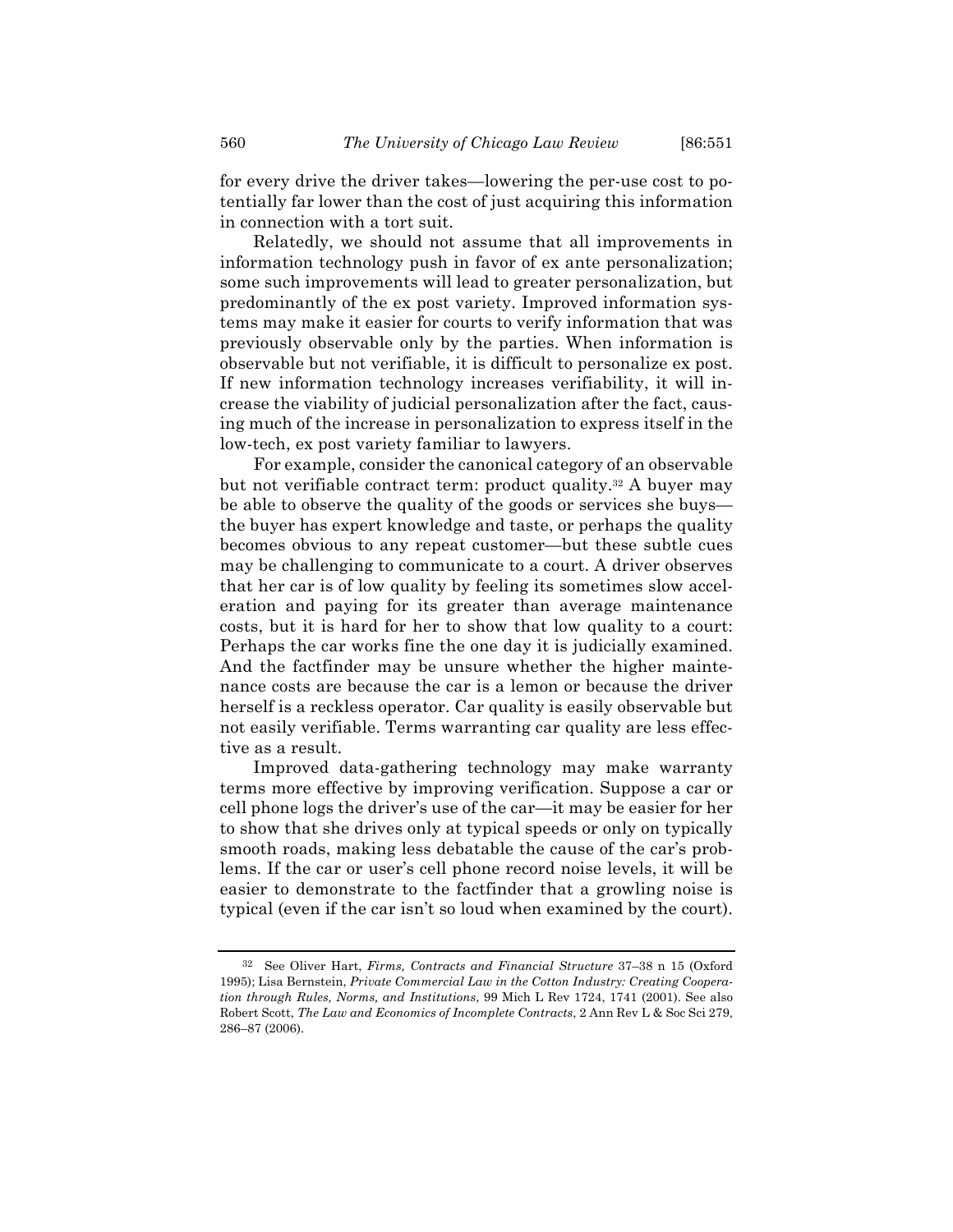Passive data gathering makes it more feasible to adjudicate quality terms ex post, allowing parties to substitute away from the alternative, inflexible, and impersonal ex ante contractual proxies for quality (such as warranties that cover a precise list of repairs for a precise period of time).

Let us take the warranty notion one step further. Some warranties of quality are deeply personalized. Take the warranty of fitness for purpose, whether express or implied.33 A warranty of fitness for purpose is an assurance of quality that is personalized to the user. A typical widget buyer may need one level of quality, while *this* buyer may need an altogether different—and higher level given her intended purpose.

Personalized warranties face a double verification problem: the court must detect both the quality level and the unique needs of the buyer.34 When the buyer complains that the widget is not fit for its purpose, how can the court confirm the buyer's purpose? How can the court reject claims by buyers who have fabricated a special purpose after the fact? Technological innovations in recordkeeping may help with this verification task. The buyer's factory (or even the widgets themselves) may keep records of the buyer's pattern of widget use—making clear whether this widget was used as past widgets were and whether the buyer really did have a different pattern of use from other customers. It will be easier to spot buyers whose widgets failed as a result of postpurchase changes in the buyer's business rather than as a result of pre-existing purposes. The seller's knowledge of the buyer's purpose may also be indirectly proven through ubiquitous data gathering. If we can gather the use pattern of all the seller's customers, we may discover that this seller's clientele overwhelmingly uses the widget in a particular way, supporting or undermining the seller's purported ignorance of the plaintiff's purpose.

The warranty of fitness for purpose is a personalized ex post contract term, and it is one that many parties have opted away from using.35 Yet improvements in verification technology may make it cheaper and more accurate to use, perhaps resuscitating an entire domain of contract law focused on ex post personalization.

<sup>33</sup> See UCC § 2-315.

<sup>34</sup> Actually, the problem has a third aspect: the court must verify that the seller had reason to know the buyer's unique needs. The seller's knowledge may have been observed by the parties, but it is not easy to prove to a court what exactly was said in negotiations.

<sup>35</sup> Indeed, it is customary practice for sellers to disclaim the implied warranty of fitness for purpose to the maximum extent permitted.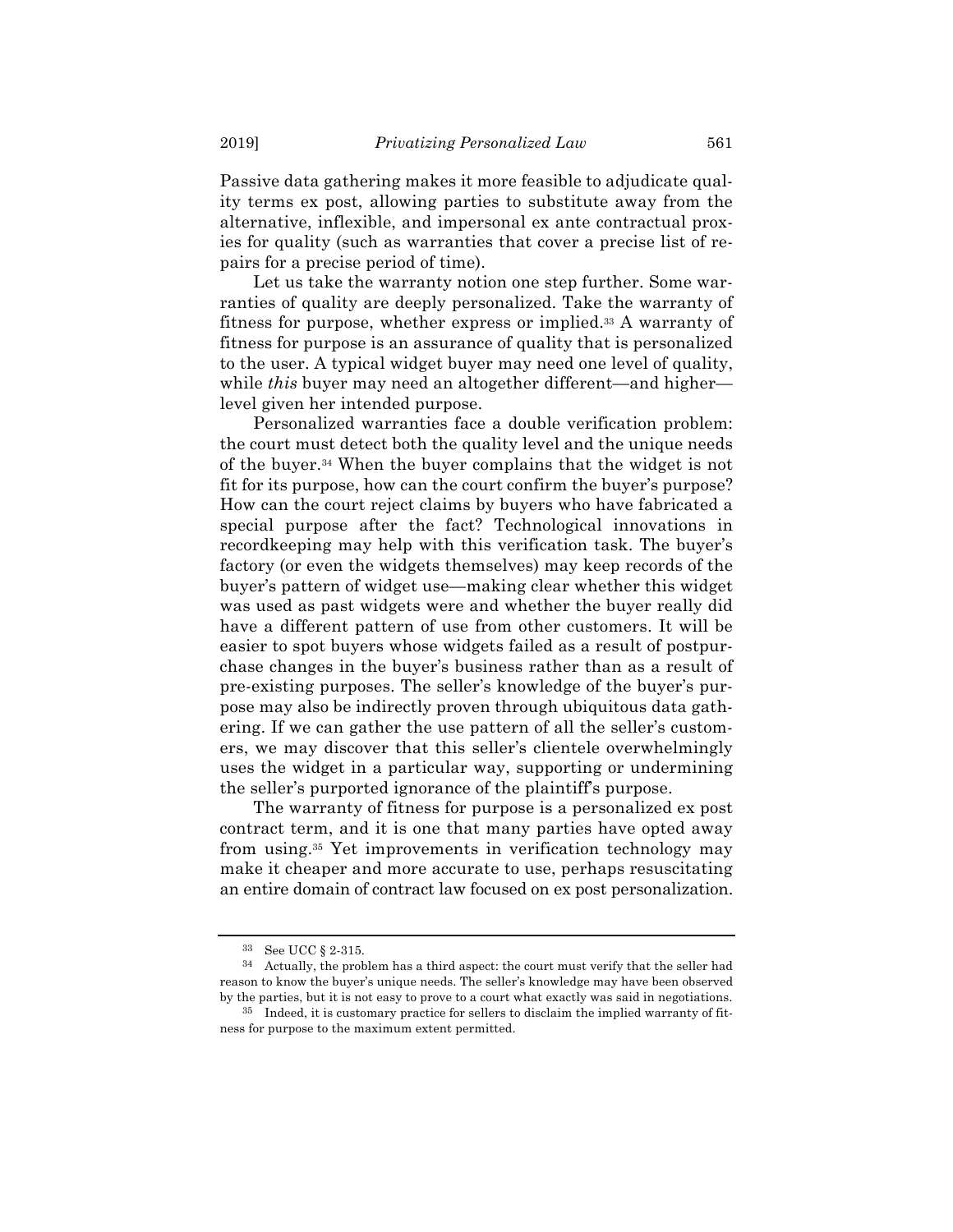Outside of contract, information technology innovations will lower ex post verification costs in tort, with resultant reductions in ex ante regulation and bureaucracy: things that were previously seen by parties or known only in an intuitive way may now be recorded in formats that are easy to share with the court. For example, ubiquitous smart watches with health monitors will be able to inform medical malpractice and toxic tort suits by serving to substantiate the parties' claim that the plaintiff was (or wasn't) in generally good health before the defendant's action. Matching a remedy to a tort victim's preexisting health has always been a form of ex post personalization in the law, but information technology will make this easier and more precise.

The fruit of this data is harvested only at the time of litigation, and it may reduce the pressure to craft front-end rules built to give similar results. If we know that once-healthy plaintiffs will be fully compensated ex post, we can work less hard to craft ex ante prophylactic safety rules for doctors and polluting factories potential tortfeasors can be better trusted to manage their own risks knowing they will generally internalize the costs. At present, many rules and procedures, from workplace safety laws to Food and Drug Administration approvals, may reflect a fear that the legal system will undercompensate plaintiffs who cannot prove their personalized injury; alternatively, rigid ex ante procedures may serve to protect defendants from overly generous compensation to plaintiffs who can fake greater than average desert.36 Either way, complex ex ante rules may prove less important, and can be less detailed, if ex post legal personalization is improved through better data gathering and processing.

Criminal law, too, may experience much of its personalization ex post. Professor Deborah Denno describes in her essay how improvements in neuroscience may allow courts to produce more just results for particular criminal defendants. Customizing criminal liability and punishment to particular brains is a clear case of personalization, but no one will imagine that this can be done in advance using the futuristic microdirectives that Professors Anthony Casey and Anthony Niblett predict.37 Instead, criminal

<sup>36</sup> Insofar as potential tortfeasors adopt their own checklists, procedures, and recordkeeping in order to protect themselves against outsized, impersonal liability—and insofar as ex post personalization of liability reduces the need for these procedures—greater personalization of public law can reduce the need for private legalism.

<sup>37</sup> Compare Denno, 86 U Chi L Rev at 370–80 (cited in note 1) (advocating for a more personalized approach to criminal law that takes into account individual neuroscientific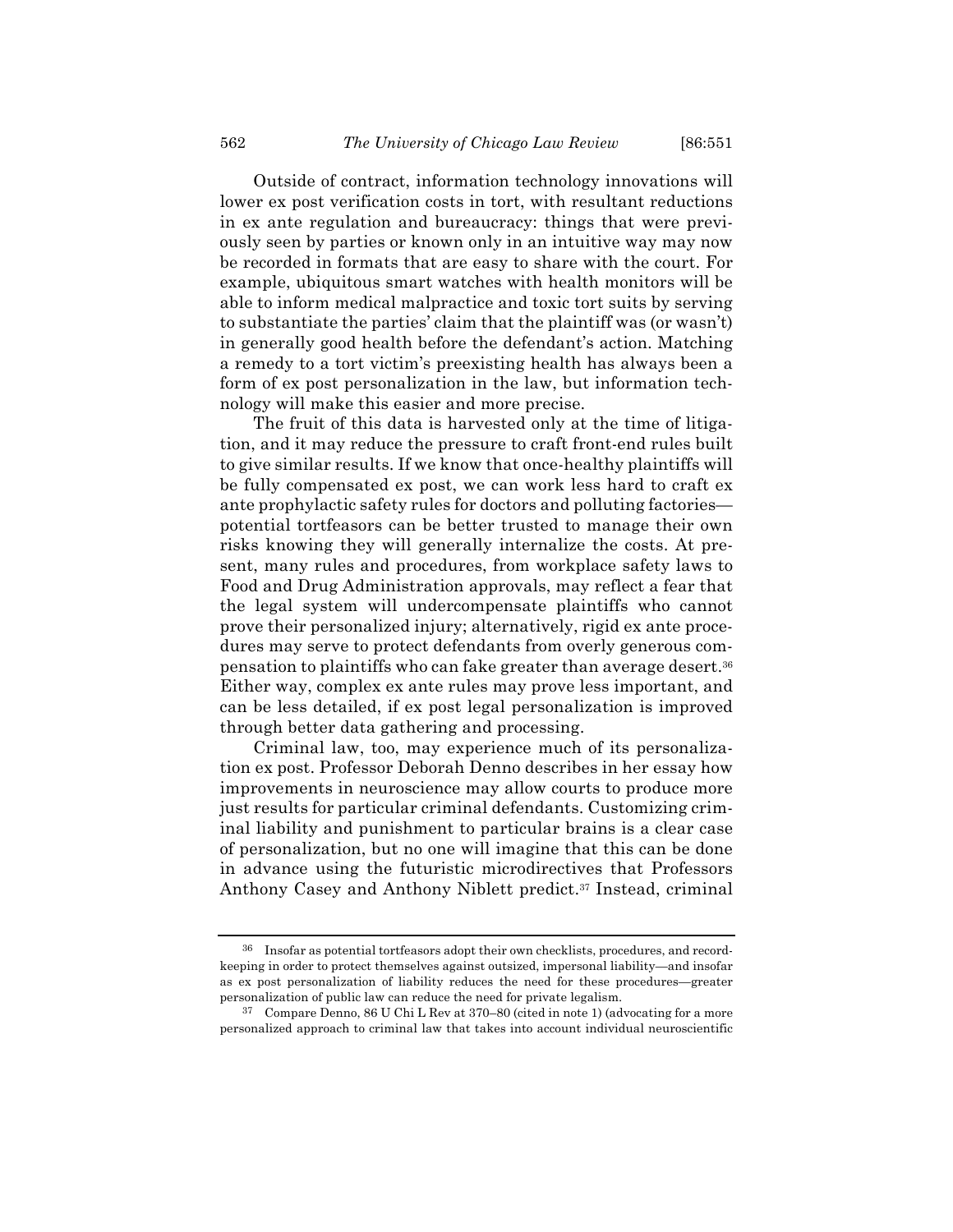laws of general application will govern and direct everyone, but some individuals will be subject to different consequences when they transgress. These different consequences will emerge from courts' verification of brain states and probably also from superior verification of lifestyle factors previously detected only impressionistically. A defendant's cell phone may keep good records of her travels and social network—powerfully confirming or disconfirming an incomplete psychological evaluation.

Conversely, it is possible that the new forms of information available will be of little help to courts. Perhaps the kinds of statistical relationships latent in big data cannot be usefully evaluated by judges or juries. Then the proportion of observable but not verifiable information may rise as parties acquire data to which courts are insensitive. That would lead to greater pressure for precise ex ante personalization. Ironically, algorithmic law is *more* likely to be prominent in our daily lives if it is baffling for nonexperts. If the legally relevant insights of big data can be communicated to laypeople, it will be easier to harvest them through traditional judicial processes rather than pervasive contractual and administrative directives.

# C. Knowledge of Law

There are usually good reasons to let legal subjects know the content of the law. Legal knowledge is intrinsically valuable and instrumentally a precondition to accountability. If laws are illegible, subjects may find it difficult to object to them. In contractual settings, individuals may assent to complex but unfair or inefficient contracts. In public legal settings, voters may tolerate lousy laws (and lousy lawmakers) if they cannot easily understand the law.

Just as equality can be divided into formal equality and practical equality, knowledge of the law can be subdivided too, with personalization arguably increasing one conception of legal knowledge at the expense of the other.

The great advantage of personalized law is that it may be better at guiding and informing individuals about their obligations. When technology permits microdirectives, lawmakers can give certainty directly to individuals, instructing them on the law's

evidence), with Casey and Niblett, 92 Ind L J at 1410–12 (cited in note 5) (describing how technology might facilitate the emergence of microdirectives: highly personalized and specific legal directives transmitted to individuals before they act).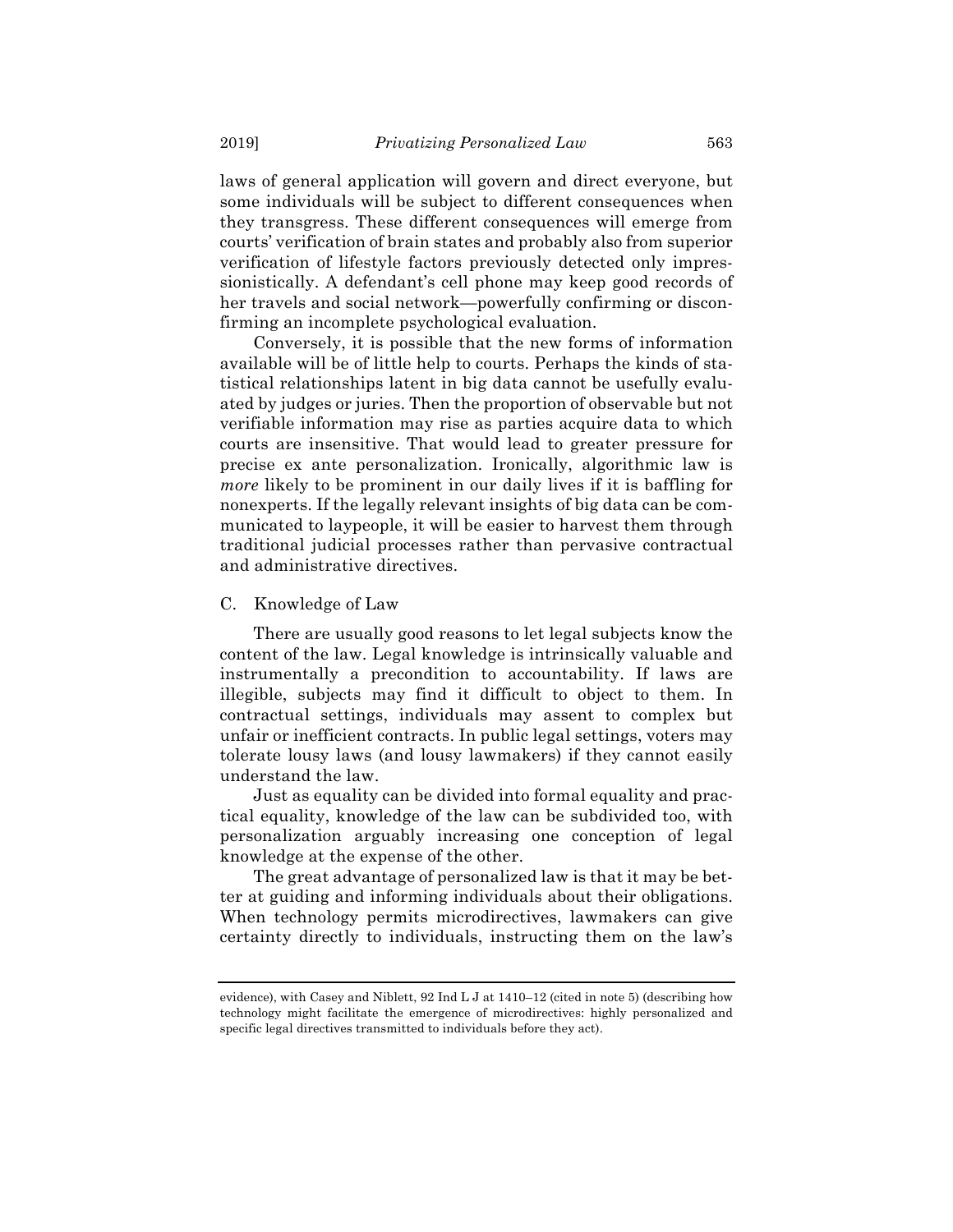content given their exact circumstances. Casey and Niblett imagine a world of specific and live guidance:

[A] specific microdirective is selected and communicated to a particular driver (perhaps on a dashboard display) as a precise speed for the specific conditions she faces. For example, a microdirective might provide a speed limit of 51.2 miles per hour for a particular driver with twelve years of experience on a rainy Tuesday at 3:27 p.m.38

With a dashboard speed limiter, drivers have complete certainty about their obligations at a given time. Live, personalized directives inform subjects better than constant, free legal advice.

Even lower-tech personalization promises to guide subjects before and during action. Ben-Shahar and Porat describe how linking negligence law to characteristics of individuals may give them a more accurate self-assessment of how the law will treat them than would a vague legal standard.39 Individuals may have greater certainty under a personalized tort law keyed to what is reasonable *for them* because they know whether they are unusually capable or incapable of safely performing certain tasks. Construction contractors and parties to financial derivatives already use ongoing quasi adjudicators to specify vague contractual terms on an ongoing basis.40 Personalization allows subjects to act lawfully without as much guesswork.

Yet there are also knowledge costs to personalization. Impersonal laws are better for subject-to-subject legal education. If laws are impersonal, then individuals can learn from one another about the law. If Mary complains about getting a ticket for speeding at 66 miles per hour, Todd learns something about the law in action because that same speed limit applies to him. Not only can Todd learn from the anecdotes directly related to him, he can also learn from norms and culture that develop in light of myriad encounters with the law. If no one in Todd's neighborhood parks their cars on the sidewalk or if passengers in the car express concern when Todd edges his car up over the curb, Todd may infer that the law in his community disallows sidewalk parking.

<sup>38</sup> Casey and Niblett, 92 Ind L J at 1404 (cited in note 5).

<sup>39</sup> Ben-Shahar and Porat, 91 NYU L Rev at 677 (cited in note 5) ("Personalized standards . . . require no learning, as much as they harness information injurers already have about themselves.").

<sup>40</sup> See Verstein, 55 Wm & Mary L Rev at 1912–14 (cited in note 6) (describing the quasi-adjudicative role that the International Swaps and Derivatives Association plays).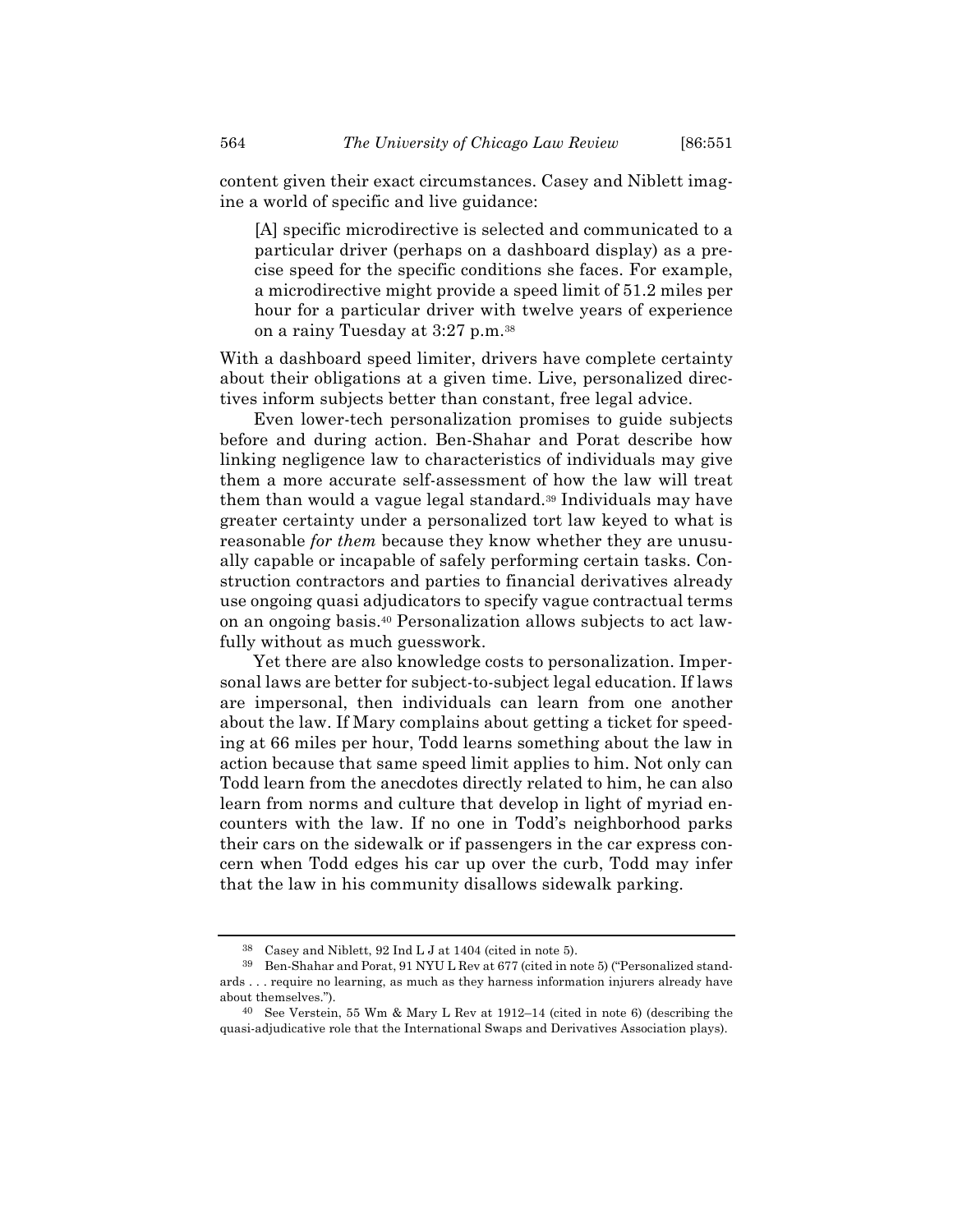This learning does not work as well if law is personalized. If cars whiz by Todd on the highway, he cannot infer that the speed limit is higher than he thought because the other drivers may be authorized to drive at a faster speed. If Todd's friends are lighthearted about even large online purchases, remarking how easy it is to return items, Todd should still be cautious before trading. Their history of easy returns may be because of different contract terms than those he will get. *Their* past performance is no predictor of *his* future results.

Subject-to-subject learning also goes the other direction. Todd's experiences with the law allow him to predict Mary's legal rights and constraints. This knowledge allows Todd to give Mary amateur legal advice, but it also allows him to coordinate his interactions with her. If he hires her to deliver a package, he has some sense of her legal constraints—he need not wonder if she will be waylaid by police for driving at the speed necessary to make the delivery.41 If Todd competes with Mary for business opportunities, he need not wonder whether Mary can lawfully drive much faster than him to meet the prospective client or chase the proverbial ambulance.

These interpersonal considerations are important even in impersonal settings. For example, commodities traders care deeply about whether other traders are subject to the same rules. They take positions and implement trading strategies with some sense of how other traders might behave. They must tread lightly if the position limits of other traders are variable and, thus, unknown. For example, in 1989, soy bean traders were caught unaware when a major trader secured an exemption from normal trading limits and promptly cornered the markets.42 Personalized law leads to potentially higher risk and learning costs in interpersonal interactions, even in settings in which standardization and predictable rules are prized.

Impersonal law allows knowledge through orthodox learning efforts, such as looking up cases and statutes. It is easier to look

<sup>41</sup> These differences also go to equality, as discussed earlier. Does it stigmatize Mary, or harm her employment prospects, if she has lessened driving rights relative to Todd? Does it stigmatize her if she has superior return rights for online purchases, reflecting the state's determination that she is more likely to make purchasing and contracting errors? Does it undermine the legitimacy of market outcomes if competitors play by different rules?

<sup>42</sup> See Robert A. Rosenblatt, *U.S. Agency Forced Ferruzzi to Trim Soybean Holdings* (LA Times, July 21, 1989), archived at http://perma.cc/9DEU-TFB9 (noting that new rules applied only to Ferruzzi, which had a special exemption).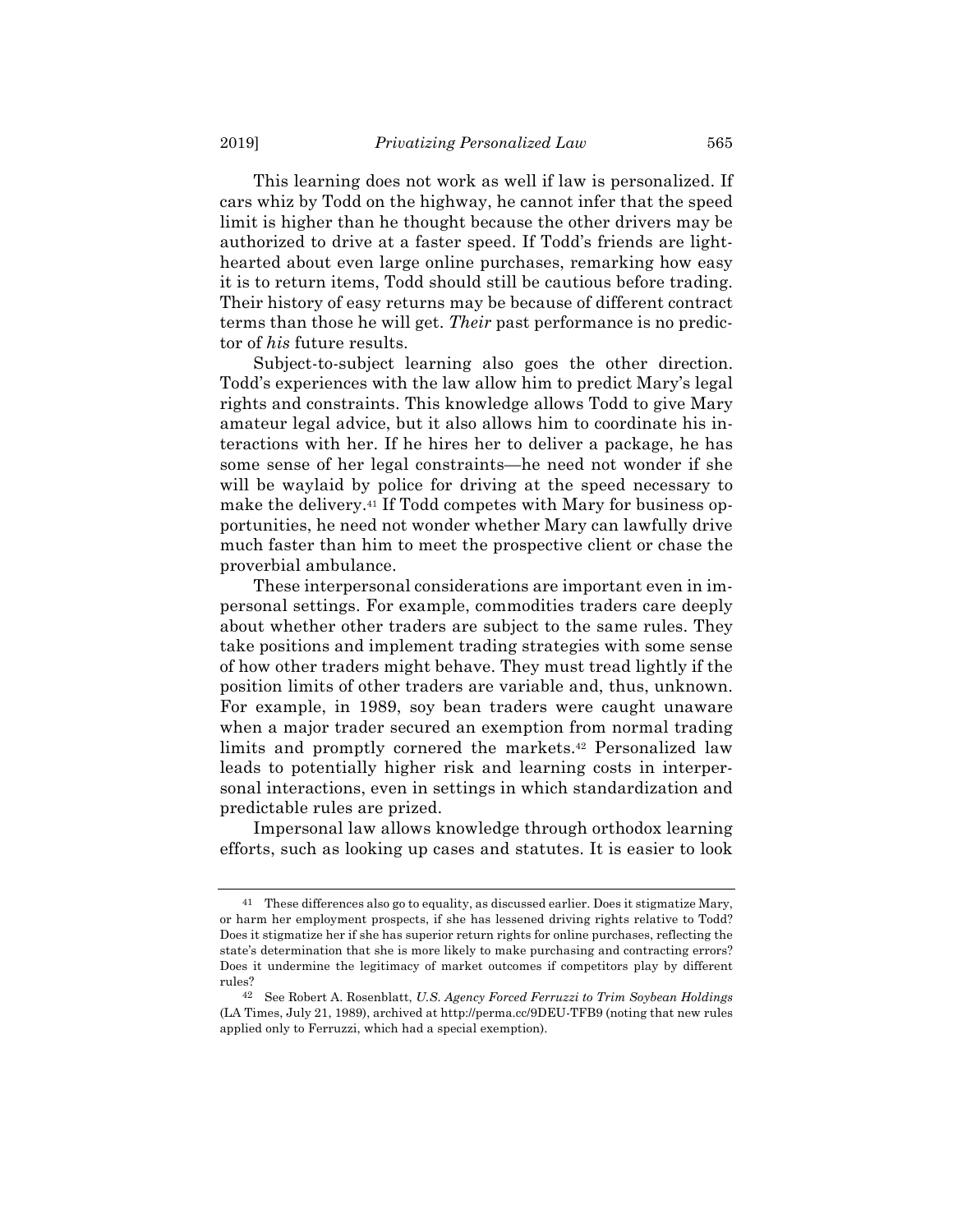at case law if the myriad disputes all contribute to precedent on the same law. If different mandates apply to different people, it becomes easier to distinguish cases and harder to build a common body of law on a subject.

By disregarding numerous contextual factors, impersonal law is also somewhat easier to record as a public text. At least in theory, an attentive person can learn the law by looking it up. Although statutes and administrative rules are not easy to read, they are natural language, follow conventional rules of English grammar, and are of a finite length. An intelligent person can learn a lot about a law's operation by looking at its official text.

By contrast, personalized law may be recordable only as an algorithm or a set of interrelated rules, perhaps cross-referencing a data set. It may require new skills to understand, such as data science or computer programming.<sup>43</sup> Even legislators may be unable to understand what they have voted on. The complexity of these rules may make them incomprehensible to subjects and raise the cost of legal certainty. In other cases, the law itself may be fashioned only in broad terms, with the personalization operationalized outside the contract, statute, or rule.44

It is true that microdirectives would obviate the need to look up the law to resolve any particular case, but one might want to look up the law for a reason other than a particular dispute. One might want to understand how broad classes of cases work or to see the law's entire sweep so as to know whether it is a good law.

To change directions somewhat, let us note that legal knowledge (in any conception) is not an unalloyed good. When law is public, subjects can behave strategically to exploit it. Personalized law may be more desirable when the risk of strategic behavior is high, so long as the personalized law is sufficiently granular and robust to avoid new forms of strategic behavior. Microdirectives can give specific mandates without empowering the subject to seek out loopholes or vulnerabilities.

<sup>43</sup> My claim is not that these skills are harder to learn than the legal skills needed to properly learn impersonal law. I simply mean that these skills are not currently deemed part of the ordinary process of learning the law. We have an inchoate sense of what counts as legal knowledge, and that body of knowledge does not currently include these skills. It may be desirable to abandon the old conception of legal knowledge, or to modify it, but it remains true that a step toward personalized law is at odds with an orthodox conception of legal knowledge.

<sup>44</sup> See Casey and Niblett, 92 Ind L J at 1410 (cited in note 5) ("The lawmaker can set a broad objective, which might look like a standard. But the predictive technology will take the standard and engineer a vast catalog of context-specific rules for every scenario.").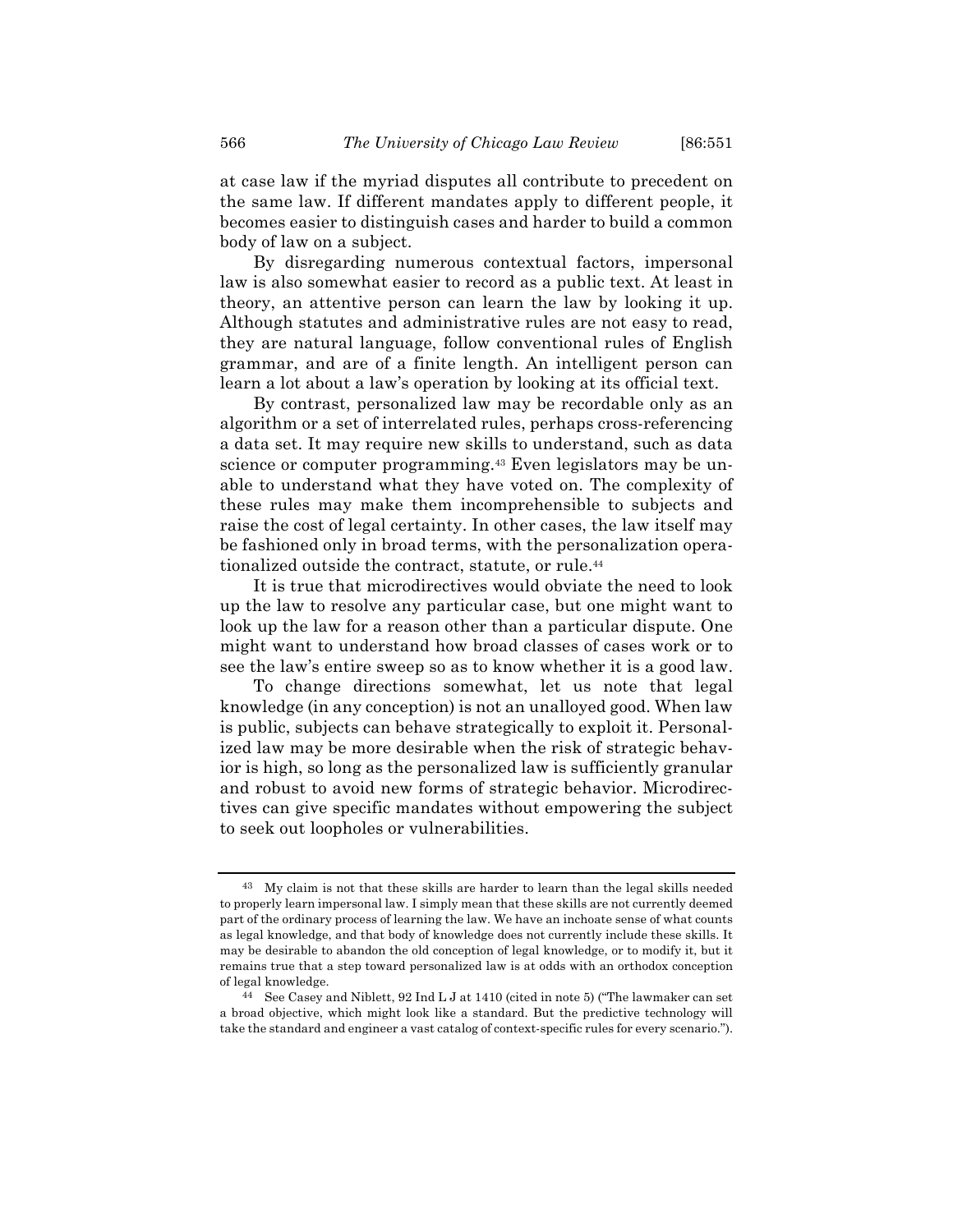As for accountability, the complexity of personalized law is also a form of ultimate transparency. If law takes account of twenty factors and assigns each certain coefficients, subjects can more precisely determine whether the lawmaker is giving appropriate weight to the relevant considerations. If lawmakers include, say, race as one factor in the law's contours, subjects can immediately object if they think this should not be part of the law. Such objections are harder if an impersonal law weighs but does not cite the suspect factor. Yet it can be hard to eliminate bias from such systems, and superficial efforts to do so may actually exacerbate the problem.45

#### II. WHEN SHOULD LAW PRIVATIZE?

Regardless of whether speed limits should be personal or impersonal, should they be created by the Department of Transportation or by Google? Regardless of whether position limits should be personal or impersonal, should they be created by the CFTC or by the commodities exchanges? A substantial literature discusses the comparative merits of government regulation, private regulation, and private ordering.

This Part presents a quick summary of the literature on privatized law. As with personalization, we can view the choice as a function of several considerations. Here, the three considerations are: scope of legitimate power, incentives, and knowledge.

## A. Scope of Legitimate Power

Private regulation ultimately derives its authority from consent. If individuals meaningfully agree to a system of regulation, we are often content to pronounce that system legitimate as to them. Consent faces limitations, of course. For one thing, the consent must be meaningful rather than the result of error or duress. Moreover, some rights cannot be surrendered by contract and so cannot be surrendered through regulations secured by mere agreement. Overall, voluntary systems secure a presumptive legitimacy, which may be bounded by concern for substantive or procedural unconscionability.

An assent-based system of regulation faces strong practical limits. If assent must be secured, then the fixed cost of securing assent must be paid many times over. It is therefore suitable only

<sup>45</sup> See Talia B. Gillis and Jann L. Spiess, *Big Data and Discrimination*, 86 U Chi L Rev 459, 467–73 (2019) (discussing how input restrictions may worsen discrimination).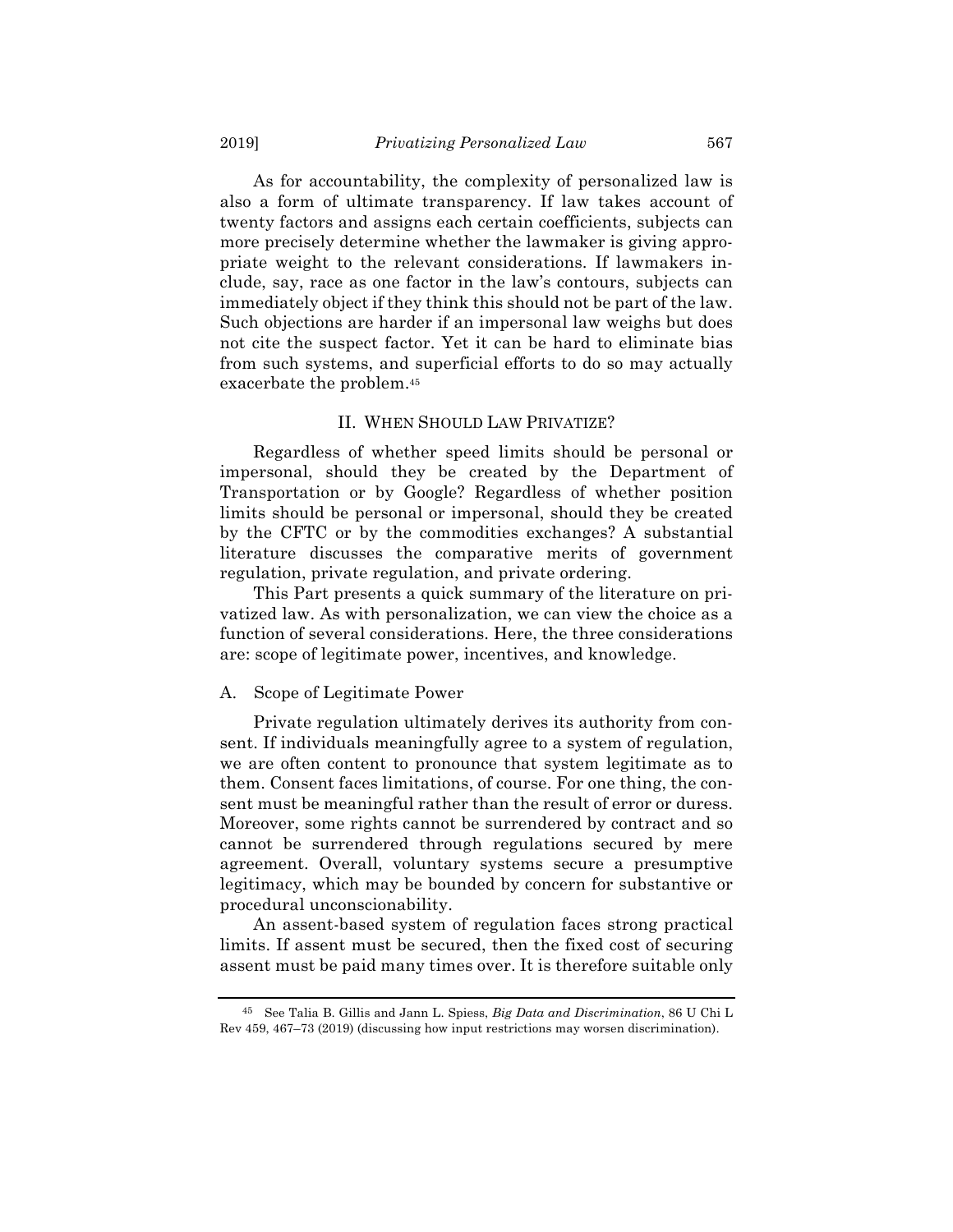when the costs of contracting are low or the benefits from the deal are particularly high.46

More importantly, it may sometimes prove difficult to secure assent. Some potential subjects of regulation may resist participation unless the rules can be made favorable to their preferred conduct. But what is incentive-compatible for a given agent may not be the best rule for the group.

Public law secures its legitimacy not through actual consent but through some foundation explicable in political philosophy.47 While the details of this foundation may be contested, we usually hold state action to political, procedural, and substantive standards. Politically, the current practices of the state must be traceable to current politics in a way that grounds law in the will of its subjects. Procedurally, states must regularize their use of power. For example, certain rights may be compromised but only by law enforcement officials after a suitable trial. Substantively, states are constrained by their constitutions and perhaps other features of justice to protect certain rights and interests.

These two different legitimacy structures may bear on the appropriateness of privatizing law. Consent-based legitimacy is on stronger ground in regulating optional behavior by sophisticated individuals engaged in actual contracting. For example, commodity futures traders are sophisticated actors who meet to exchange contracts for future delivery. To some degree, if they disagree with any given trading rule, they can trade at another venue. The case for private regulation by commodities exchanges is therefore strong.

In some ways, the assent-based case is even stronger than the public law case for stock and commodities regulation. Many traders are not located in the United States. When such traders trade on a purely electronic exchange, the jurisdictional case for American law is debatable.48 Is federal law responsive enough to make its force legitimate to overseas traders? No such debate is

<sup>46</sup> See Joshua Fairfield, *The Cost of Consent: Optimal Standardization in the Law of Contract*, 58 Emory L J 1401, 1411 (2009) (noting that, if consent is inexpensive, parties will achieve an efficient outcome, but if consent is expensive, parties will achieve inefficient outcomes).

<sup>47</sup> For a discussion of consent-based and other theories of legitimacy, see Fabienne Peter, *Political Legitimacy* (Stanford Encyclopedia of Philosophy, Apr 24, 2017), archived at http://perma.cc/R48M-EYD7.

<sup>48</sup> To be clear, it is not debatable as a matter of actual law. The link to a US exchange would clearly suffice to establish jurisdiction.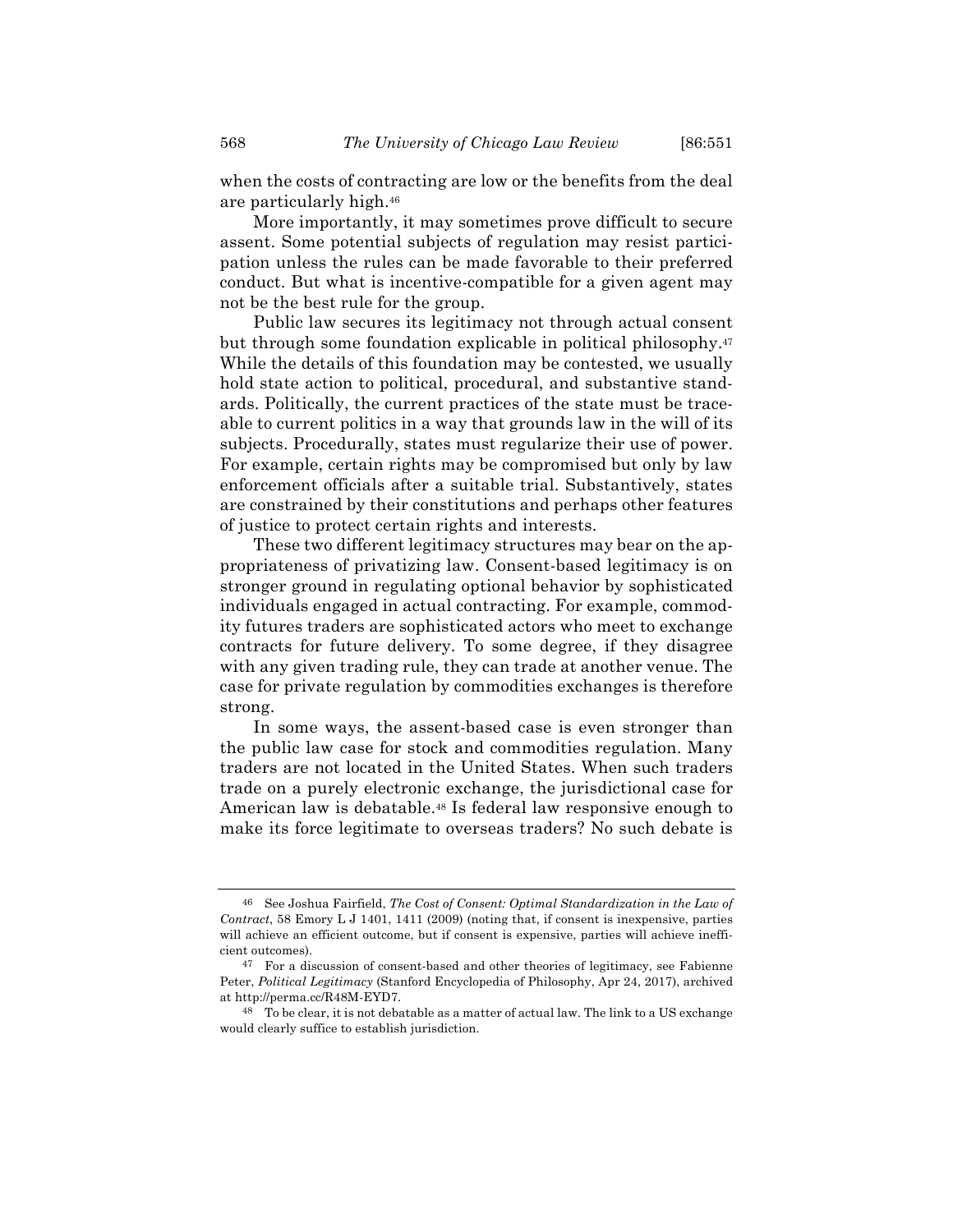necessary if the traders have actually consented in contract to the rules of the exchange.

Automotive speed limits are less readily amenable to consent-based legitimacy. If there is only one road to one's house, one cannot realistically decline the terms of the relevant lawmaker. Conversely, the transaction cost of securing assent on every distant road, traveled just one time in an individual's life, could prove too high. Nor do we imagine it would be legitimate for private actors to coercively secure compliance. If the only way to stop excessive speeding on a private road is to imprison a person, we are unlikely to think that contractual assent will suffice to justify private imprisonment. By contrast, the state's distinctive role in regulating safe use of public thoroughfares makes its coercive enforcement quite plausible.

The scope of assent-based regulation can be expanded or reduced through government action. Private regulators are better able to impose their rules if they have market power. Otherwise, their subjects can substitute away rather than assent. With market power, their subjects may be forced to accept the private regulations. The scope of assent-based regulation can thereby expand as market power does. And market power can expand or contract depending on the state's stance toward the private regulator.

For example, stock exchanges have sometimes sought to ban their members from trading on other exchanges or to ban listed companies from being traded in other venues.49 These rules undermine the ability of other venues to compete for trading volume, and so they make it easier for the rulemaking exchange to condition its services on the acceptance of its directives.50 The state decision of whether to enforce or invalidate such exclusivity clauses can prove decisive for the power of private regulators.

Aside from merely tolerating these clauses, the government can do even more to protect the competitive position of private lawmakers. For example, the trading and price data generated by exchanges is valuable and allows off-exchange traders to free ride. If exchanges have intellectual property rights in this information,

<sup>49</sup> For a description of one such attempt, see J. Harold Mulherin, Jeffry M. Netter, and James A. Overdahl, *Prices Are Property: The Organization of Financial Exchanges from a Transaction Cost Perspective*, 34 J L & Econ 591, 608–09 (1991).

<sup>50</sup> See id at 604 (explaining that courts recognize exchanges' rules as voluntarily accepted and do not consider rules prohibiting trading with nonmembers to unlawfully restrict trade).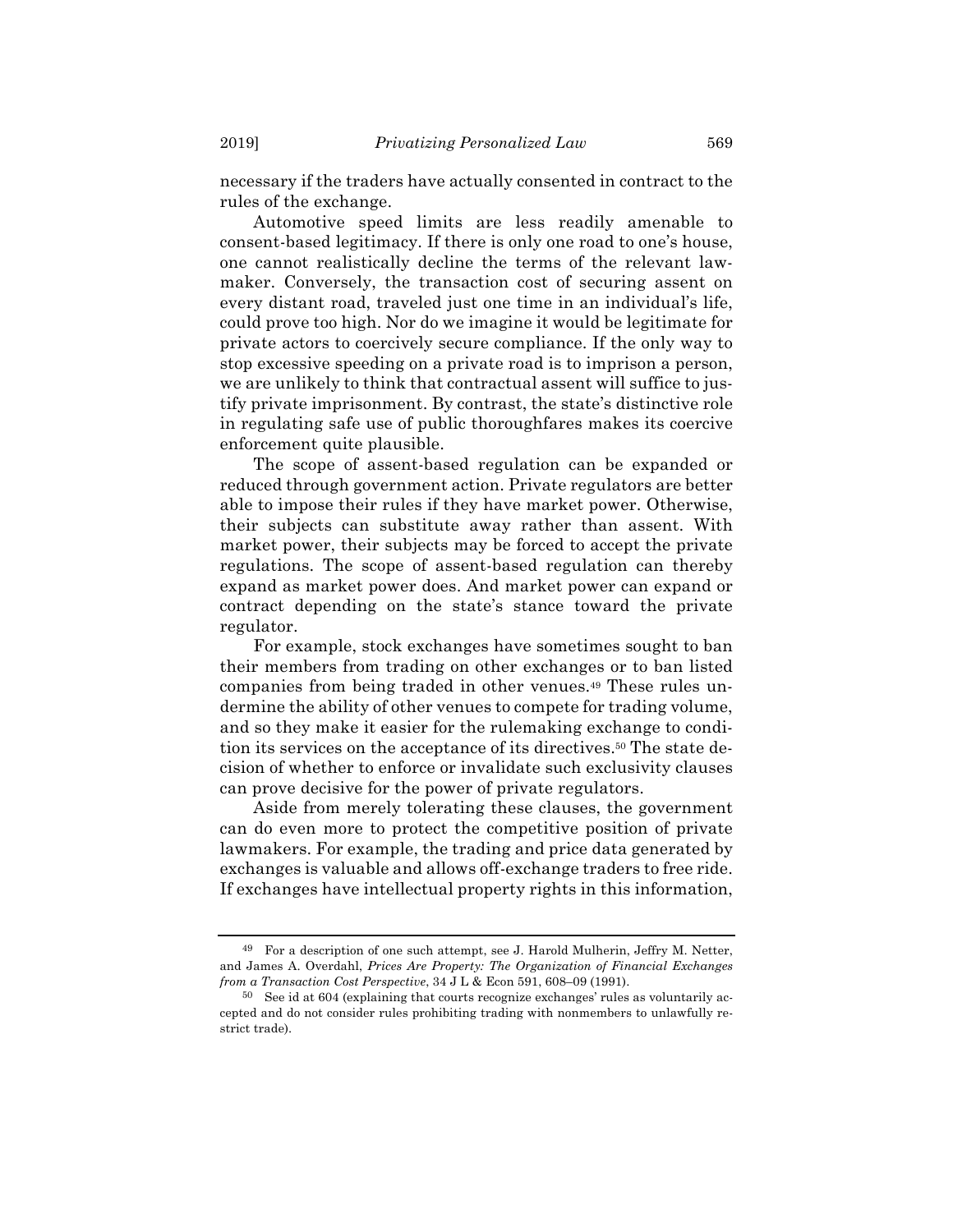or if they can keep the prices secret as a matter of practice, then the trading venue is in a strong position to condition access upon rule adherence.51

Yet market power can be used for reasons other than optimal rulemaking. Indeed, market power can permit private actors the freedom to neglect the quality of the rules they produce if they are insulated from competition from other lawmakers.52 For these reasons, courts and legislatures have sometimes taken a skeptical view of each of the market-power–increasing practices described in the previous two paragraphs.53

Getting a sense of the wisdom of market power in a given case requires a look at incentives, to which I now turn.

#### B. Incentives

Ideally, public actors are motivated by public interest concerns and are constrained by democratic forces when they diverge from the public interest. By contrast, the public choice literature examines the private incentives of public actors.54 Laws that impose concentrated costs or benefits may spur interest groups to organize and demand regulation suitable to their needs rather

<sup>51</sup> See id at 625–26 ("By allowing the exchanges to establish rights to such property, [courts] enabled the exchanges to reap the gains from technological innovation and thereby promoted the growth of exchanges."). See also *Board of Trade of the City of Chicago v Christie Grain & Stock Co*, 198 US 236, 250–51 (1905) (recognizing an exchange's property right in price information and right to block transfer to other trading venues).

<sup>52</sup> See Stephen Craig Pirrong, *The Self-Regulation of Commodity Exchanges: The Case of Market Manipulation*, 38 J L & Econ 141, 149–57 (1995) (criticizing optimistic views of market self-regulation).

<sup>53</sup> See, for example, *Silver v New York Stock Exchange*, 373 US 341, 364 (1963) ("Congress in effecting a scheme of self-regulation designed to insure fair dealing cannot be thought to have sanctioned and protected self-regulative activity when carried out in a fundamentally unfair manner."); *Thill Securities Corp v New York Stock Exchange*, 433 F2d 264, 272 (7th Cir 1970) (noting that private exchange commissions' principal responsibility for regulation comes from Congress's antitrust laws, not its own self-regulation doctrine); 17 CFR §§ 242.610, 242.611(c) (guaranteeing reasonable access to trading price data and requiring brokers to route intermarket sweep orders wherever the price is best).

<sup>54</sup> See, for example, Jerry Mashaw, *Public Law and Public Choice: Critique and Rapprochement*, in Daniel A. Farber and Anne Joseph O'Connell, eds, *Research Handbook on Public Choice and Public Law* 19, 20–25 (Edward Elgar 2010) (noting that public choice theory stands in stark contrast to "an idealized version of the democratic-bureaucratic process").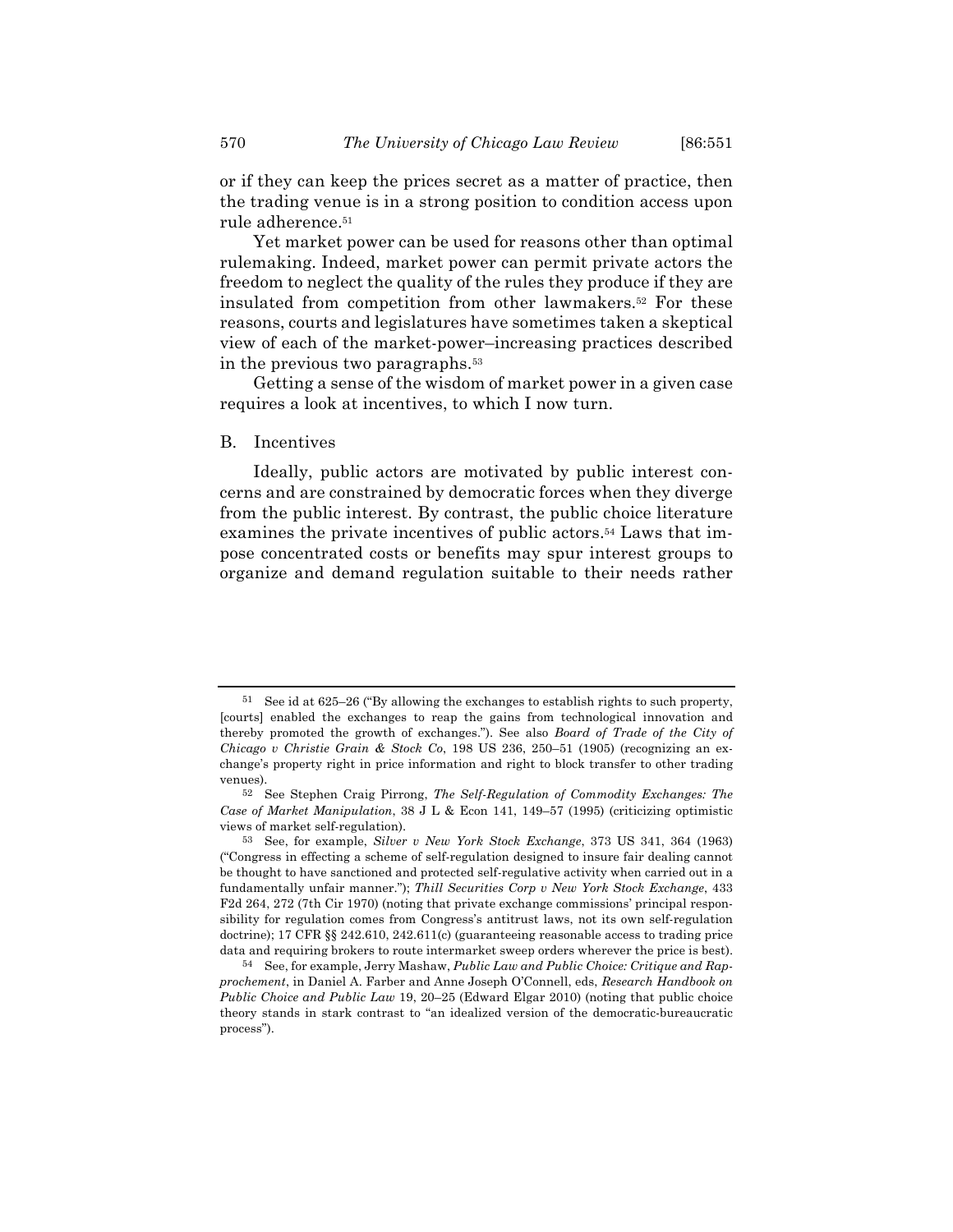than the public's needs.55 Another perspective on government behavior emphasizes the personal incentives of individual officials. In a system like ours that emphasizes job security rather than career advancement, the incentives for any action, good or bad, may be muted.

Private actors operate with different incentives. When private actors internalize the benefits they create, we can expect vigorous action. Even large and complicated projects can be undertaken by raising funds in capital markets. If private actors can charge for high quality regulation and enforcement, we can expect high quality regulation and enforcement. This is the central claim of those who would emphasize the stock or commodities exchange as the optimal regulator.56

However, when private actors do not internalize the benefits they create, they may regulate suboptimally.57 For example, when regulations impose costs on third parties who are not in privity with the regulator, the regulator has little reason to take their well-being into account.<sup>58</sup>

Moreover, even when all the relevant parties are privy to contracts with the regulator, the regulator may still take inefficient steps to extract surplus. For example, a monopolist may undersupply its product in order to charge more. In the regulatory context, the regulator may deprive certain parties of access to the regulated venue, or it may customize the rules to advantage favored clients.59

# C. Knowledge

One common argument in favor of private regulation is that the private actors may have greater knowledge and expertise

<sup>55</sup> See Mancur Olson, *The Logic of Collective Action: Public Goods and the Theory of Groups* 9–11 (1965) (discussing how private companies employ effective lobbying to advance regulation and policy to benefit their respective products).

<sup>56</sup> See, for example, Mahoney, 83 Va L Rev at 1477 (cited in note 4) ("If stock markets face sufficient competition, then, restrictive rules will survive only to the extent they are efficient.").

 $57$  See id at 1463. See also Pirrong,  $38\,\mathrm{J}\,\mathrm{L}$  & Econ at 150–57 (cited in note 52) (arguing that exchanges lack incentives to prevent manipulation).

<sup>58</sup> Relatedly, when the regulator imposes a benefit on third parties but is unable to charge effectively for it, the regulator may gain incentives to discontinue or malproduce the public good. See Gabriel Rauterberg and Andrew Verstein, *Index Theory: The Law, Promise and Failure of Financial Indices*, 30 Yale J Reg 1, 37 (2013).

<sup>59</sup> See Mahoney, 83 Va L Rev at 1463 (cited in note 4).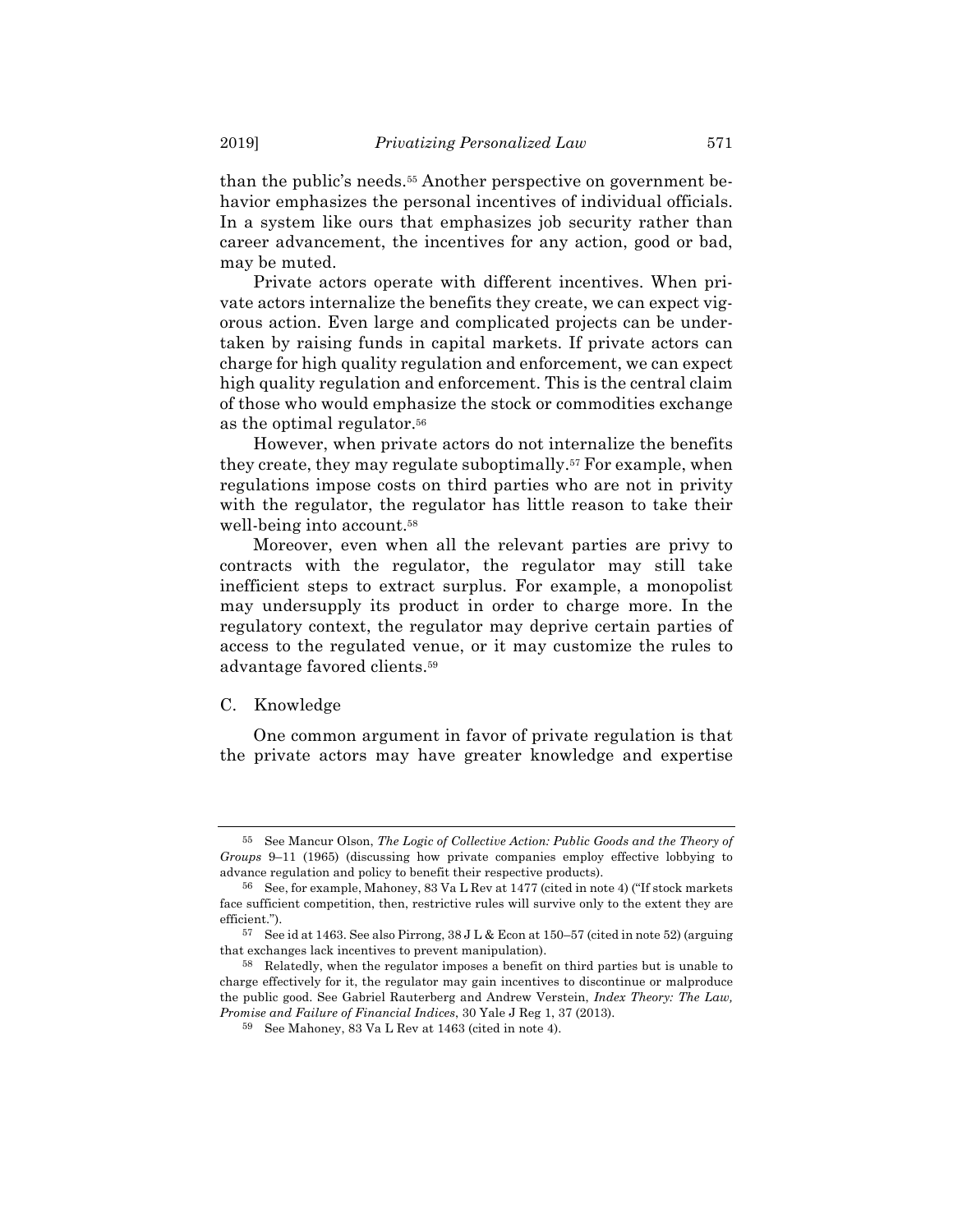than administrative agencies or Congress.60 This is often local knowledge, learned on the ground by practicing the regulated subject as a career. Governmental actors can acquire this information only dimly, by drawing it out of the regulated subjects.

Yet even if government knowledge of an industry may be inferior to the participants in that industry, the government has access to many industries. Secondhand knowledge of many domains may sometimes matter more than firsthand knowledge of any one domain. Still, the relative importance of global knowledge is not itself a justification for government regulation rather than private regulation because the government can of course share its findings with the world. For example, the government researches numerous factors relevant to commodity production, but it then releases that information to the public—for private individuals to use however they like.

The case for government regulation is therefore stronger when global knowledge is required *and* when the government faces limitations on its ability to share the knowledge. The government may acquire proprietary information about given firms, which would not be available to any private actor but would be inappropriate to share with competitors and customers. For example, the government demands extensive information about banks, but disclosing that information could lead to bank runs. As another example, the government solicits information about industrial companies, but disclosing that information could facilitate collusion by erstwhile competitors. It is sometimes better for the government to retain the global informational advantage and regulate in light of that information.

# III. HOW DOES PRIVATIZATION BEAR ON PERSONALIZATION?

Should directives be personal or impersonal? Should they be governmental or private? I have explored these questions in isolation, but I now consider one in light of the other. In this Part, I take for granted that the facts or concerns implicated would naturally call for personalized law. Can we conclude anything about the appropriate author of the private law from the utility of personalized law alone? In this Part, I explore a number of possible

<sup>60</sup> See, for example, Gadinis and Jackson, 80 S Cal L Rev at 1253, 1298 (cited in note 4) ("There are strong arguments in favor of permitting exchanges to set their own trading rules, as they possess higher expertise and are better placed to understand the demands of the market.").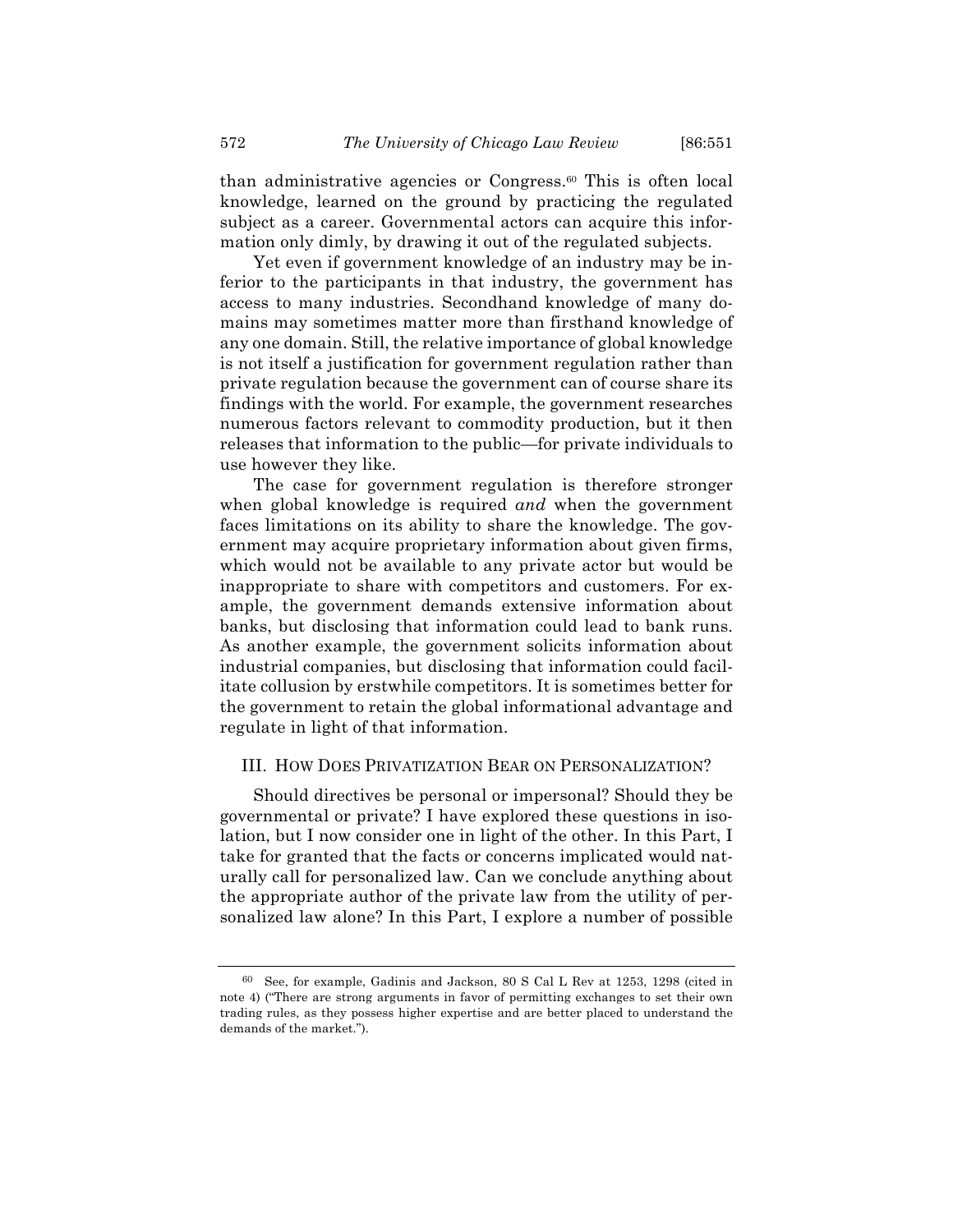implications. While there are many threads in the discussion below, one theme emerges: the move to personalized law is often best taken by private lawmakers. Thus, as both a descriptive and normative matter, a future that makes the best use of personalized law should involve a diminished role for state directives.

# A. Kaldor-Hicks Personalization

Personalized law may involve giving some individuals tougher treatment than they would get under an impersonal law. These individuals are likely to resist the imposition of the directive. Sometimes this will suggest the importance of state regulation, which can be imposed without assent. Yet the victims of legal change often form effective lobbying groups. Moreover, the sort of government able to resist NIMBY interests may also be the sort of government that generally undercounts the cost of legal change to those subject to the new law.61 The sort of government with the grit to impose Kaldor-Hicks efficient<sup>62</sup> personalization may also be the sort that settles for inefficient personalization.

Private regulation will often provide a better framework for securing compliance and evaluating the appropriateness of the personalization. Consider a modification to the commodities position limits rules that would grant Alpha greater freedom to buy futures than anyone else, in recognition of the fact that Alpha is clearly a farmer with a legitimate need to hedge. Conversely, the exchange also considers a rule that would impose a more stringent position limit on Beta, surmising that Beta owns no physical commodities and is therefore more likely (at the margin) to default on any futures she buys.

If these are wise changes that actually create value, then Alpha should be willing to pay more for her privilege—enough to compensate any objectors to the change. Beta may not like having more limits, but the exchange can offer Beta a discount owing to her different status. The discount can reflect the reduced risk (paid for by Delta and other traders who are happy about the reduced risk). The only trader who would be displeased by such a

<sup>61</sup> Consider James C. Scott, *Seeing Like a State: How Certain Schemes to Improve the Human Condition Have Failed* (Yale 1998).

<sup>62</sup> See Jules L. Coleman, *Efficiency, Utility, and Wealth Maximization*, 8 Hofstra L Rev 509, 513 (1980) ("One state of affairs (*E'*) is Kaldor-Hicks efficient to another (*E*) if and only if those whose welfare increases in the move from *E* to *E'* could fully compensate those whose welfare diminishes with a net gain in welfare.").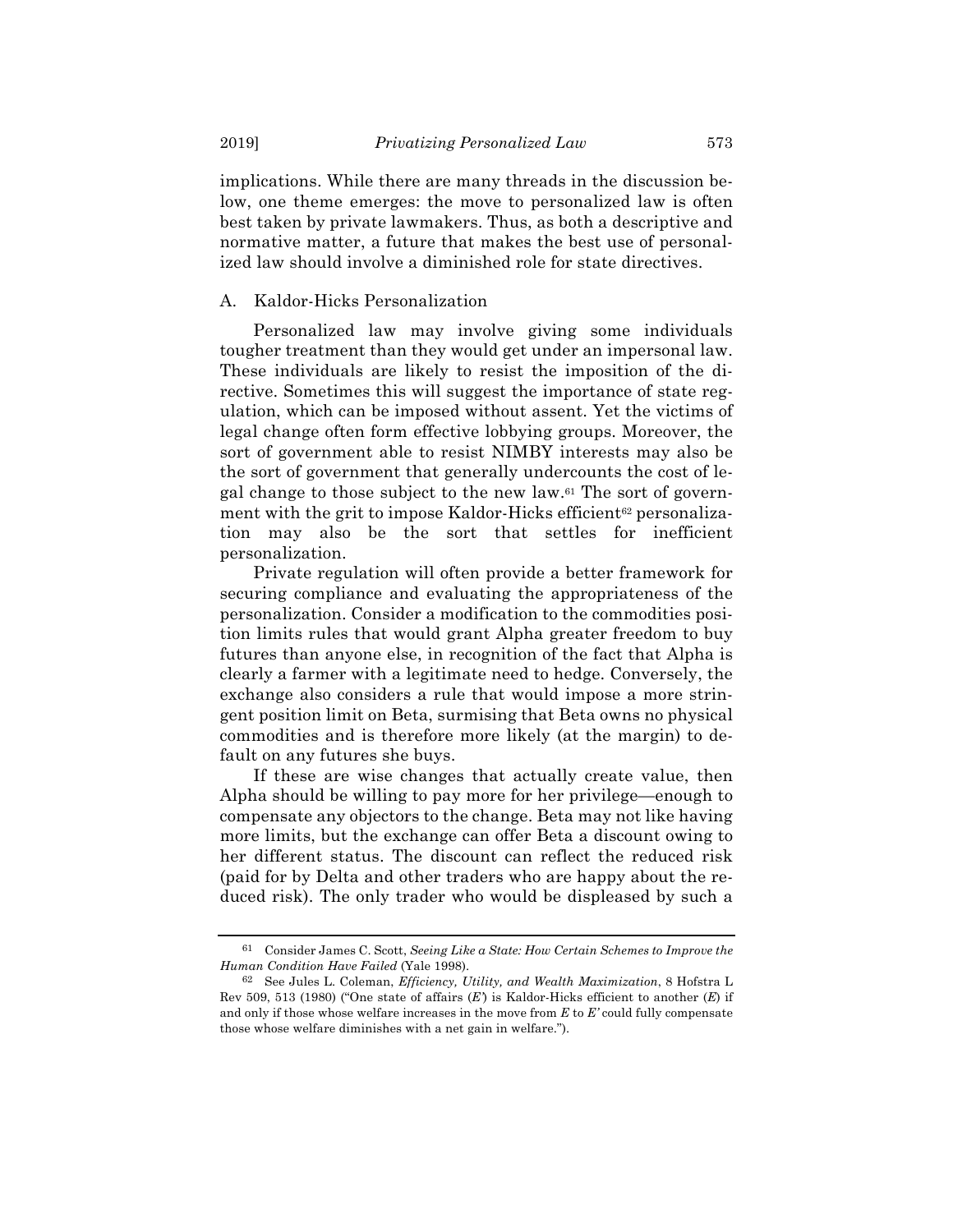discount is one who really planned to impose risks on the exchange through her large positions—and the exchange can take comfort that the failure to strike a deal with such a trader is a good sign.

The gains from personalization rely not just on the regulator's knowledge of the subject but also on the subjects' knowledge of the regulator. If information about the private regulator is limited, it might grant Beta an inefficient privilege in exchange for a side payment. Such a risk is present for impersonal law but is perhaps smaller because Beta's privilege would have to take the form of an exemption from a general law, rather than just another twist in the road for a complex personalized law. The same is true for personalized laws that impose costs on third parties.

When these risks are high, private lawmaking may be comparatively less appropriate for personalization. Still, we should not overstate our ability to locate cases in which private lawmakers are exploiting their position such that the state would do better.63

## B. Secret Law

Professors Larry Ribstein and Bruce Kobayashi have evaluated the incentives of private actors to produce excellent laws.64 They juxtapose two means of monetizing the lawmaking. If intellectual property rights are available, then private actors can internalize many of the benefits of their creation by charging users for a license to use the laws.65 If such protection is unavailable, they can monetize the laws only indirectly.66 For example, members of a bar association can monetize laws by including suboptimal terms that drive demand for legal services.67 For Ribstein and

<sup>63</sup> See Mahoney 83 Va L Rev at 1476 (cited in note 4) ("There is no sharp contrast between exchanges and governmental regulators where restrictive rules are concerned; each has vacillated from time to time between support for and opposition to restrictive rules.").

<sup>64</sup> Bruce H. Kobayashi and Larry E. Ribstein, *Law as Product and Byproduct*, 9 J L Econ & Pol 521, 523–26 (2013) ("Private lawmakers could have stronger and betteraligned incentives to produce efficient laws than do public legislators.").

<sup>65</sup> See id at 534–36.

<sup>66</sup> See id at 537 (noting that, without effective intellectual property rights, not all jurisdictions will pay the private law producer a licensing fee when it adopts the producer's set of provisions).

<sup>67</sup> Id at 539–40.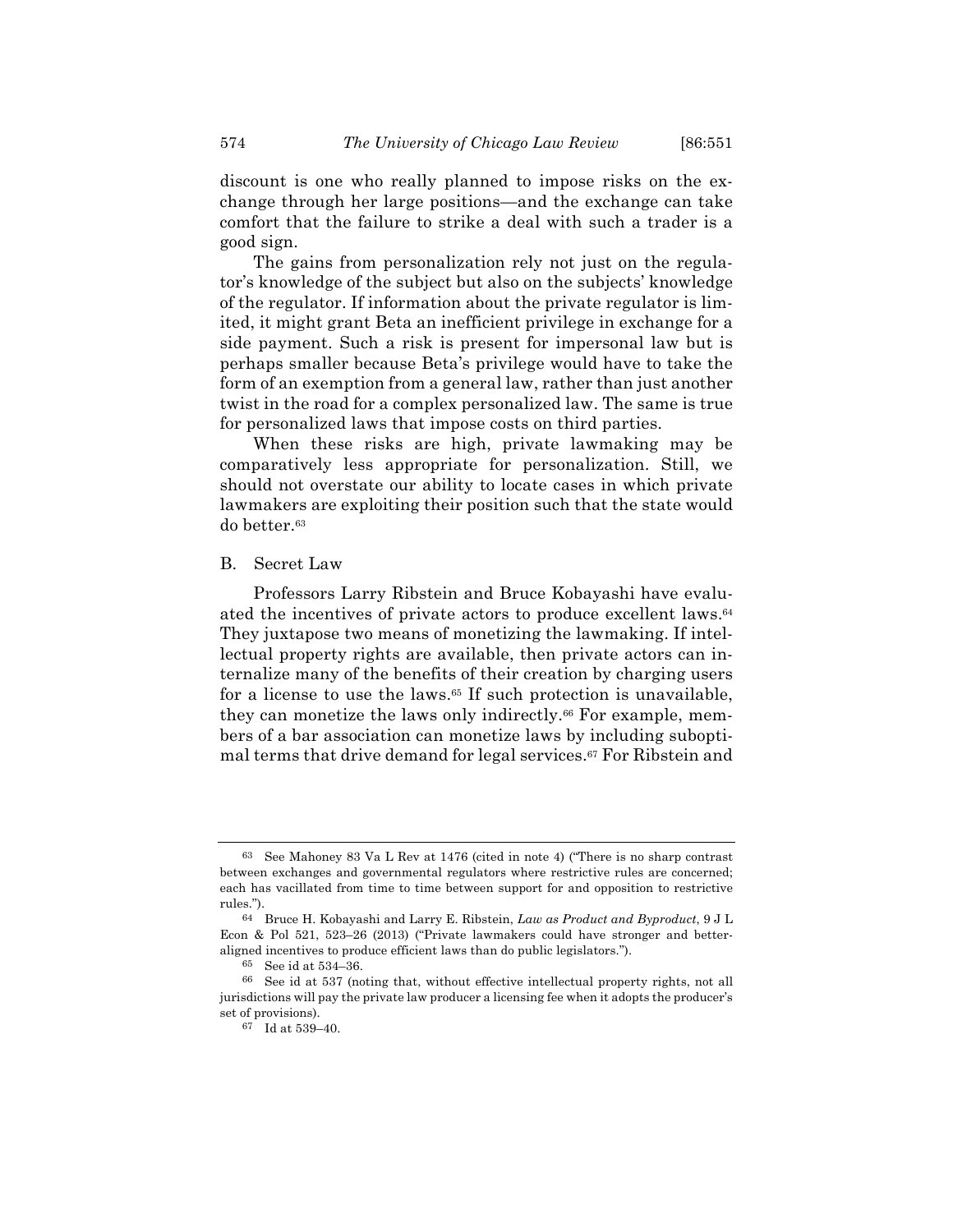Kobayashi, this result is a defect that proves we ought to grant IP rights in laws.68

Their analysis depends on the plausible assumption that law must be public and, therefore, feasibly copied. Yet personalized law may involve complex algorithms that may be hard to comprehend and reproduce without access to data.

We use personalized law when its benefits are sufficient to offset our concerns about simplistically legible public laws. In these cases, we could take the first step toward protecting legal innovations without IP law. If lawmakers construct an excellent legal rule and supplement it with excellent data, it may be difficult for competitors to recreate it based upon what is available in the public domain. We could then count on better private lawmaking without having to construct an IP regime for laws.

Consider a few examples. Professors Lior Strahilevitz and Porat suggest that contract default rules be derived from the preferences of one million "guinea pig" subjects, intended to represent the population as a whole.69 The proposal imagines that the Consumer Financial Protection Bureau or an industry consortium might finance and conduct the surveys,<sup>70</sup> but coordinated efforts may lead to disagreement about what sorts of questions are of interest. Companies wishing to clarify terms idiosyncratic to their industry will find little support from the broader coalition. They may finance their own supplemental surveys, $71$  but they may be reluctant if other firms can free ride on the information generated. This problem can be avoided if the survey results can be kept for use only by the surveying firm or consortium72 (subject to appropriate transparency for consumers who wish to understand the contractual obligations they are assuming).

Consider also the speed limit example. If Google designed an optimal system for speed limits that minimized accidents while reducing commutes, it would have a valuable service. However, its ability to sell the service to consumers, insurance companies,

<sup>68</sup> See Kobayashi and Ribstein, 9 J L Econ & Pol at 539 (cited in note 64) ("[L]aws drafted by private parties incentivized by property rights would be more likely to reflect firms' actual needs than byproduct laws, which are aimed at redistributing social wealth to the interest groups who drafted the laws.").

<sup>69</sup> Porat and Strahilevitz, 112 Mich L Rev at 1450 (cited in note 5).

<sup>70</sup> Id.

<sup>71</sup> See Ian Ayres and Alan Schwartz, *The No-Reading Problem in Consumer Contract Law*, 66 Stan L Rev 545, 579–87 (2014) (proposing that individual firms survey their customers regarding contract term meanings).

<sup>72</sup> See Porat and Strahilevitz, 112 Mich L Rev at 1454–56 (cited in note 5).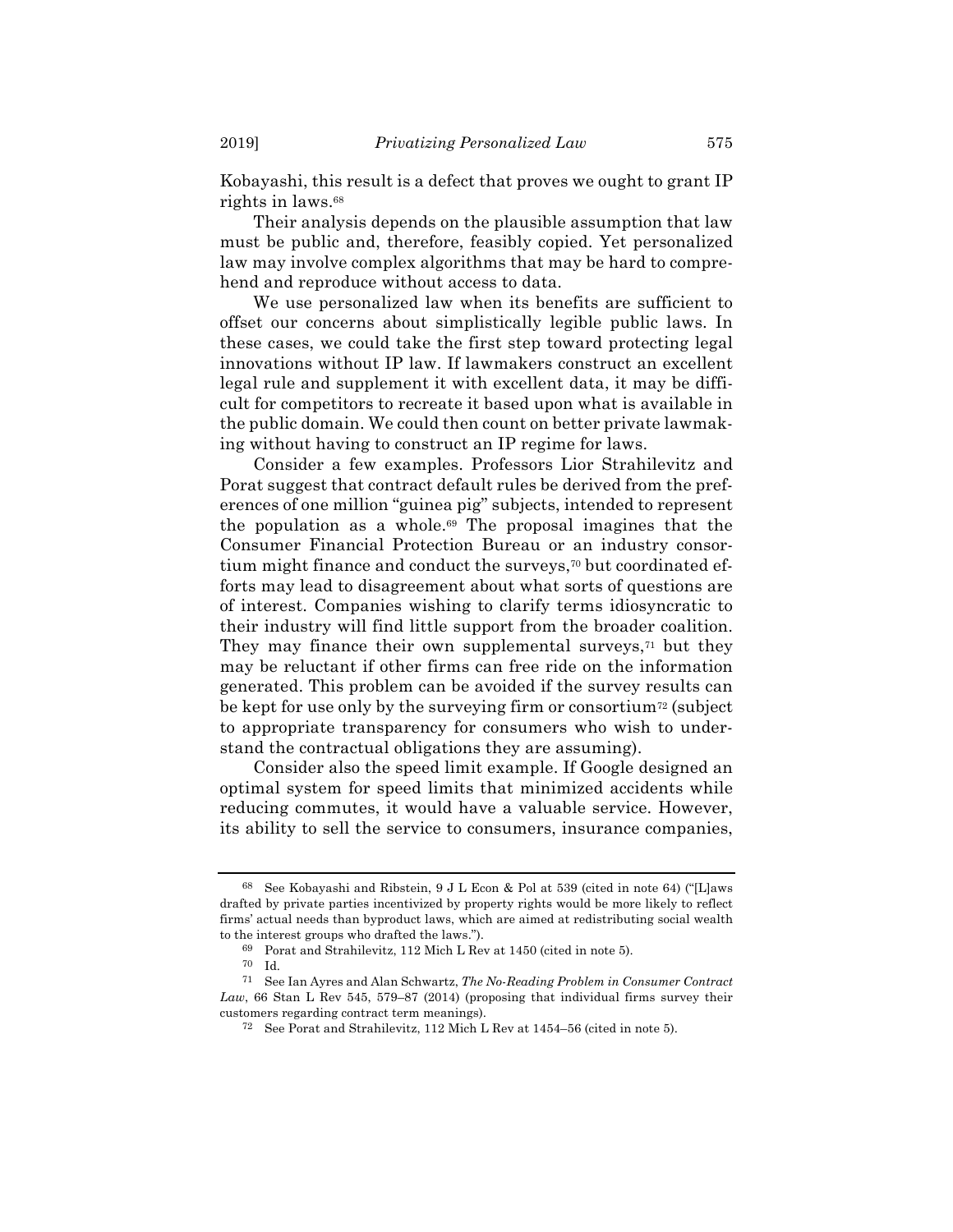or states would be limited by the threat of free riding. If laws are public and can be copied as a matter of principle, then competitors could largely extract the fruit of Google's labor. However, if we are tolerant of opaque speed limits (so long as we receive microdirectives and can audit the software if needed), then it will not be feasible for competitors to steal Google's secret sauce. Indeed, if the microdirective were delivered directly to a self-driving car rather than made legible to users, it would be difficult to even reverse engineer the law as code.

In principle, government actors could also take advantage of relative opacity of personalized laws as a substitute for intellectual property rights in laws.73 If one state invents a better personalized corporate law, it may be able to slow adoption by other states, and thus internalize the benefits of the innovation, if aspects of the law are not easily inferred from a public text. Any time the quality of law is at all dependent upon lawmakers' ability to internalize its benefits, the partial obscurity of personalized law may be a useful feature in improving the quality of law.

Nevertheless, the accountability norms for public actors make it less likely that personalized law algorithms will remain private for long. Altogether, personalized law is likely to arise in contexts in which private actors will be at a comparative advantage in pursuing the gains from legal innovation.

<sup>73</sup> Personalization has other potential benefits in terms of secret public law. Professor Saul Levmore has described how retroactive law can reduce gamesmanship and strategic behavior. See Levmore, 22 J Legal Stud at 273–74 (cited in note 23). Professor Casey has described the comparable benefit of microdirectives in reducing gamesmanship while still allowing predictability and a measure of accountability. See Anthony J. Casey, *The Short Happy Life of Rules and Standards*, at 39:03–41:00 (Feb 21, 2017), online at http://www.youtube.com/watch?v=TnbRApMEumU (visited Aug 27, 2018) (Perma archive unavailable). Laws can be public at the level of their general mandate ("don't drive recklessly"), while the details of the algorithm remain out of sight.

Such a view breathes new life into an old debate in political theory: whether representatives should be trustees, who use their own judgment on behalf of constituents, or delegates, who just vote as their constituents would want them to. See Andrew Verstein, *Trustee or Delegate? Understanding Representation to Illuminate Shareholder Governance and Regulatory Change*, 9 Eur Co & Financial L Rev 74, 76 (2012). In recent years, the delegate position has lost its luster. Sure, it made sense to send delegates at a time when telecommunications were rare and travel was long. But it is now possible to conduct electronic referenda on issues. If there is an appeal to the delegate, it seems like it is at risk of being replaced by an online plebiscite. To have representatives at all is to embrace the trustee model. Or so one might have thought apart from secret, personalized public law. However, with secret, personalized public law, general laws might be promulgated but the specific code retained by the government. A district's delegate would have access to the code and could engage in legal reform if the code does not represent the district's values, but the code itself would remain out of the hands of those who could use it strategically.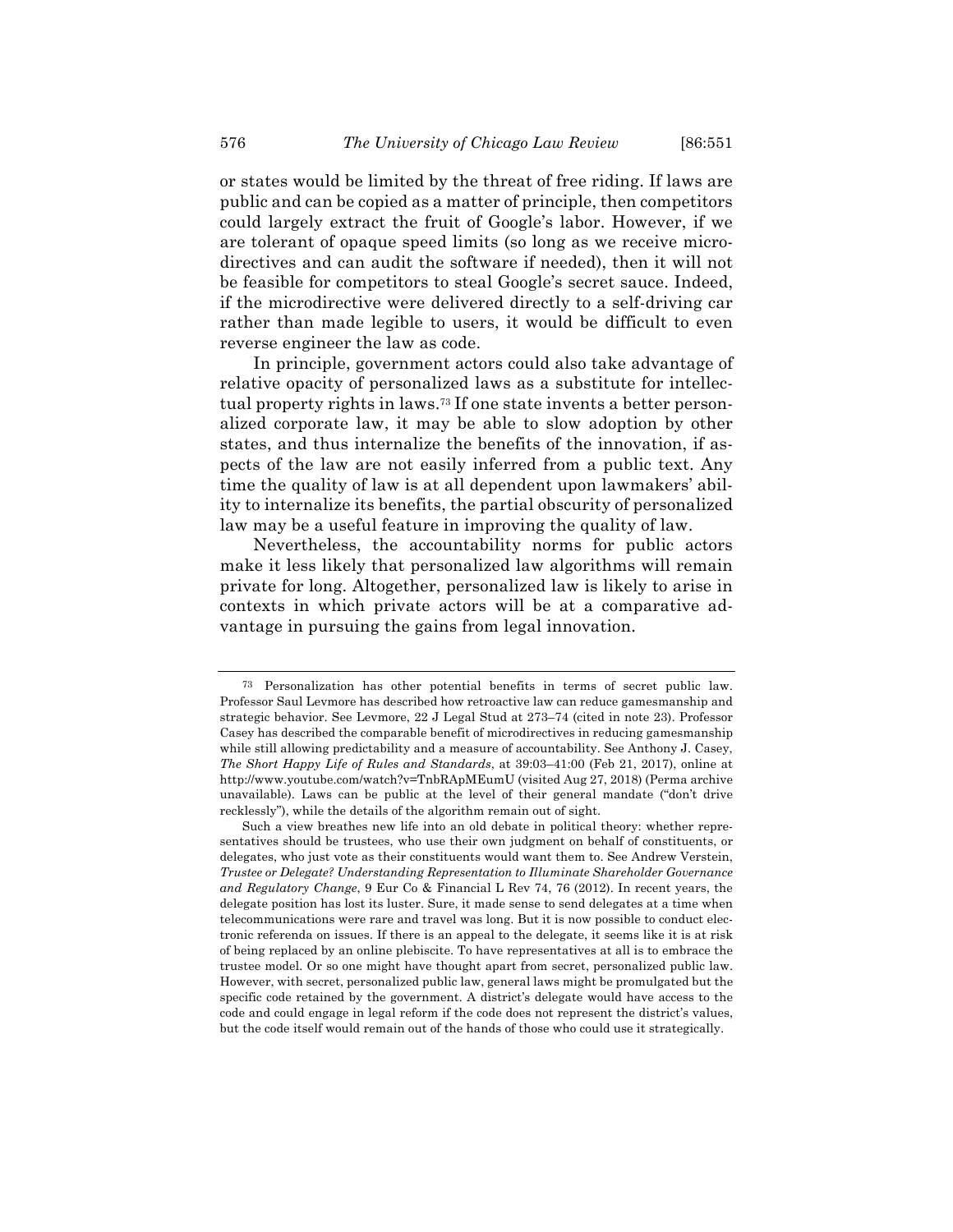## C. Knowledge of Local Subjects

Granular information about subjects is essential to worthwhile personalized law. Endorsing personalized law means overcoming technical and normative obstacles to big-data personalization. Private law actors are better positioned to respond to both obstacles.

As we now know well, private actors have become leaders in mining their customers for data. By providing location-sensitive services, Google learns about its users' daily movements, preferences, and capacities. The same is true of stock exchanges, which observe individuals' trades simply in order to effectuate them. This local knowledge advantage is of highest value for personalized laws because of the economies of scope among service provision, monitoring, and directive-giving.

Consider a personalized speed limit, and imagine that it has been privately produced by Google. How will Google generate directives for individuals? It would have to monitor an individual's location through GPS, keep track of an individual's driving history, and combine these and other data based on some kind of risk prediction system. Yet these same links—such as live contact with the car's location—are also likely the means of delivering the mandate. Google will have to communicate the directive, either to the driver or the car (if it is self-driving). The same bilateral link is likely to serve both purposes. Google could introduce the government into the chain, with Google sharing the car's location with the Department of Transportation (DOT) and then communicating the DOT's mandate back to the driver, but these steps are redundant if Google is already dealing with the customer.

Consider next the normative case, in which private actors are better positioned to use the data available. The state's legitimate scope is ultimately tethered to its citizens' expectations, whether by electoral forces or its constitution. Americans are apprehensive about government acquisition and use of data but appear far more accepting of private gathering and use of information.74 Moreover, private lawmakers' scope of legitimate power is initially bounded only by consent, meaning that firms can use information even

<sup>74</sup> See Kenneth Olmsted and Aaron Smith, *Americans' Experiences with Data Security* (Pew Research Center, Jan 26, 2017), archived at http://perma.cc/4JGN-ET4C (finding that Americans often trust private entities more than the federal government to protect their private information).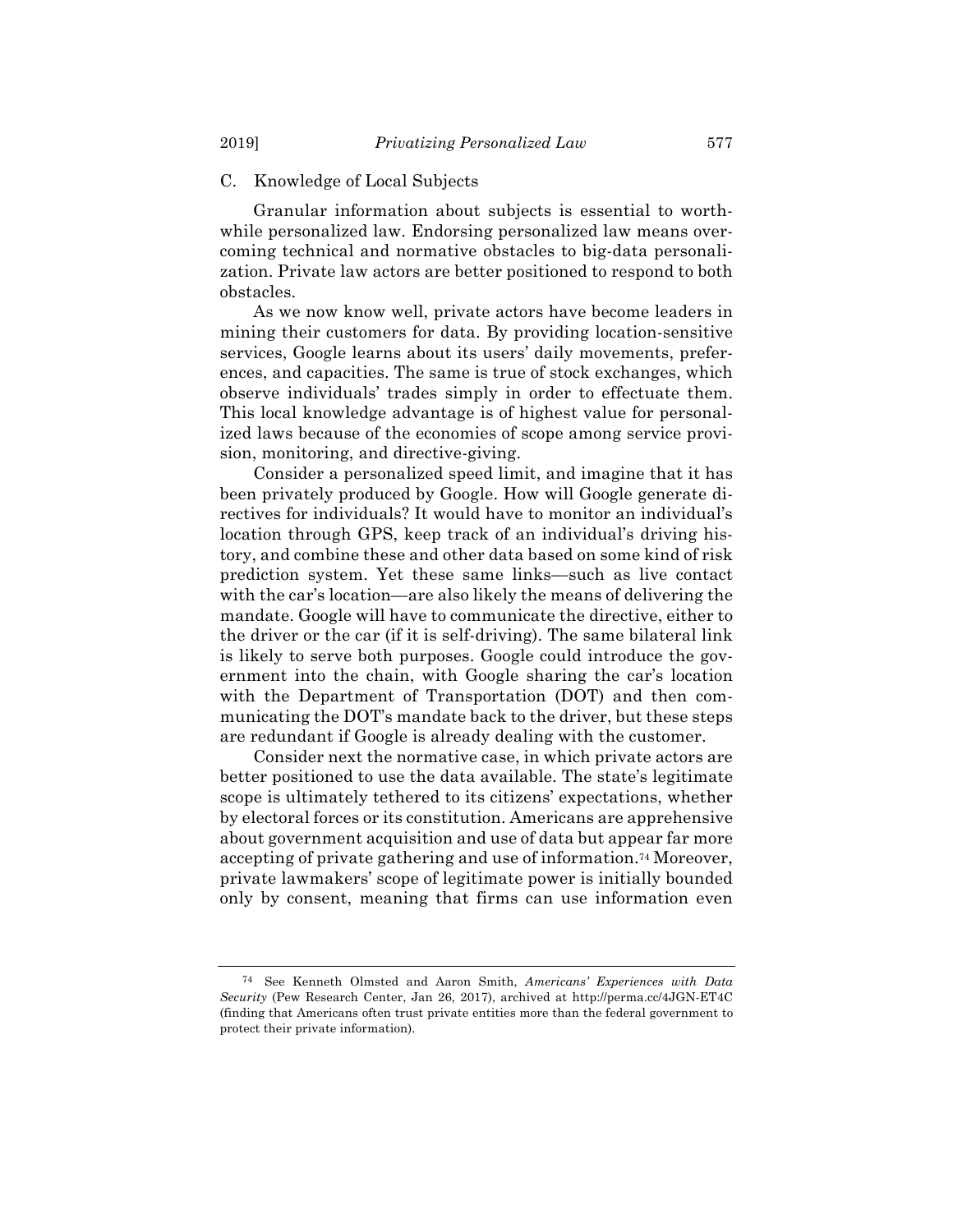when people are squeamish so long as they remain blithe in waiving privacy rights.

Keeping privately generated information in the hands of private lawmakers may reduce the chilling effect of using the information. When subjects' information is used to generate adverse legal consequences, subjects may be reluctant to share their information. Right now, most people blithely share their information with companies in connection with goods and services, but they might not do so if the government used that information aggressively to penalize or constrain them.75 If information remains just with private actors, to use in making law related to their own products and services, the private costs of personalized law could be lower, and so voluntary participation may be greater.

The advantage of private actors is not unequivocal. When optimal personalization turns on global knowledge and this information cannot be shared with private actors, the government may be the appropriate personalizing body.

Still, when unshareable global knowledge is crucial, personalization is rarely the right policy anyway. When the government surveys hidden information about banks and deems it appropriate to act, the policy intervention is likely to be general. Recall that the Troubled Asset Relief Program (TARP) funding used to prop up the financial sector was distributed to many more banks than actually required the money.76 This was in order to prevent the TARP funding from creating a negative stigma for its users. In the cases in which the government cannot share the information, it will be because of the same problems that prevent the government from personalizing law in light of that information.

Moreover, "global" is a relative term. Market stability may require legal interventions (personal or otherwise) that take account of the actions of myriad traders. Yet much of this information is available to the stock exchange, and even more could be

<sup>75</sup> See Niva Elkin-Koren and Michal S. Gal, *The Chilling Effect of Governance-by-Data on Data Markets*, 86 U Chi L Rev 403, 416–17 (2019) (presenting evidence suggesting that increased awareness of government surveillance prompts Americans to curb sensitive data usage). On the other hand, individuals might not discontinue data sharing. They might find the benefits of the services to still exceed the costs. Or a separating equilibrium might occur in which those who avoid information sharing are, by default, given the toughest treatment so that nearly everyone opts back into information sharing.

<sup>76</sup> Goldman Sachs wanted to decline the TARP funding, in part because it contained limitations on bonus payments, but was cajoled into accepting. See Matt Taibbi, *Secrets and Lies of the Bailout* (Rolling Stone, Jan 4, 2013), archived at http://perma.cc/33ZV-X2UP.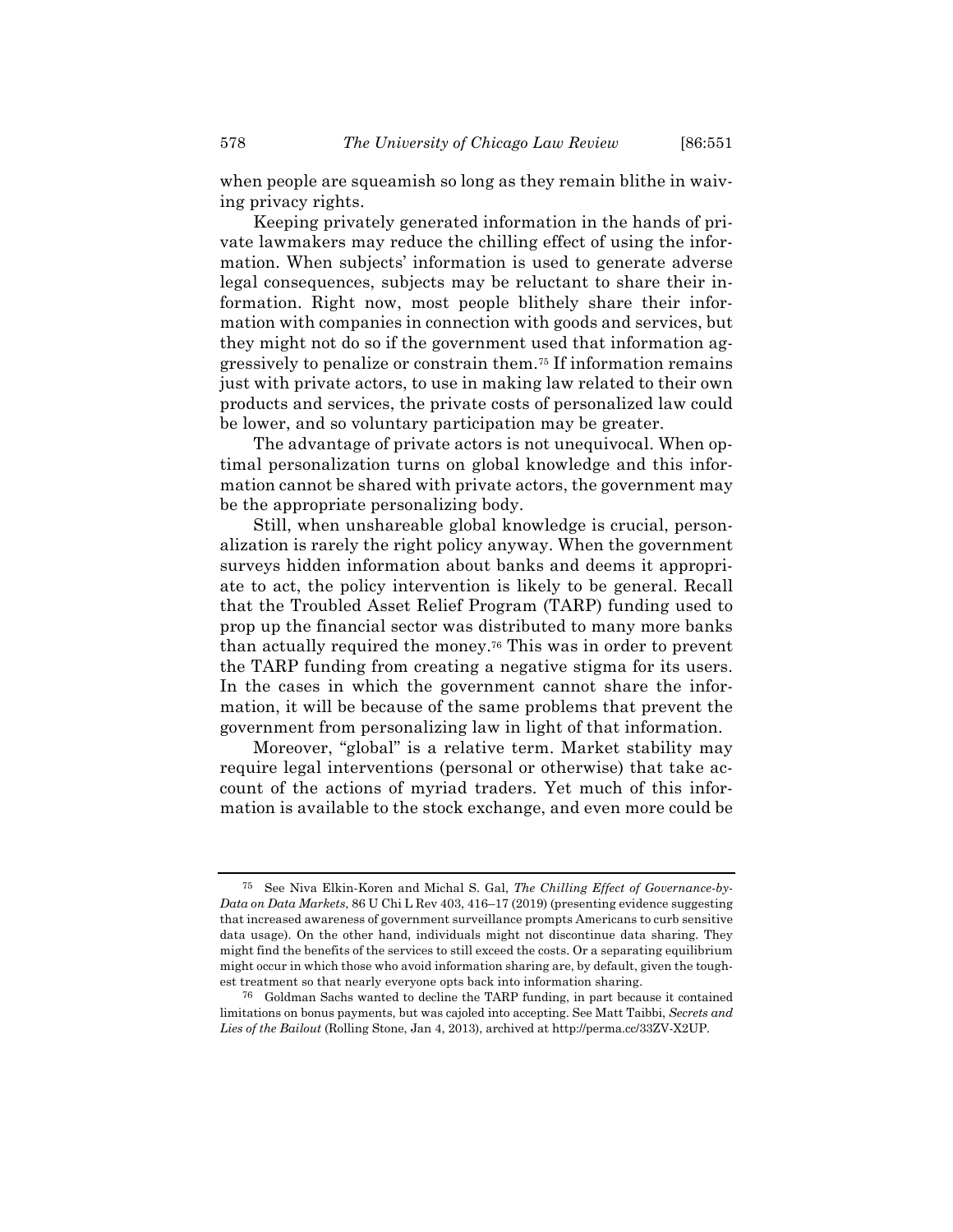acquired. Personalization requires more than knowledge of a single investor, but it does not require anything more "global" than the exchange could learn from its own traders.

While the legitimate scope of action is often wider for the assent-based regime of private regulation than for government regulation, personalizing private regulation can still raise legitimacy objections. Even when consented to, personalized rules can feel, well, *personal*. Traders may feel that updated requirements reflect power dynamics within the exchange, with powerful traders able to force the exchange to change the rules to disadvantage less powerful traders.77 Consider one trader's statement about why he was willing to brazenly ignore a reduced position limit:

Yes. [The exchange official] called me. He said I have to get out some of my stuff[.] I ask him why? I mean. I don't understand. Why should I do that? I mean, when I'm losing half a million dollars nobody told me to get out, and now I'm trying to make a couple of bucks and they tell me to get out.78

The trader felt that the updated rules involved an unfair exercise of human discretion, a sentiment expressed by other small traders who have broken rules. Responsive position levels and accountability levels are a good thing, but the human element of the updating irks traders and makes the system seem less credible. Perhaps limits driven by big data and delivered in an impersonal fashion would allow greater personalization with greater legitimacy.

## **CONCLUSION**

This Essay has examined the choice of optimal maker of personalized law. It teased out many of the considerations that bear on the choice, and it identified the many factors that favor private law in the context of personalized directives. Having made substantial progress on the question of *what* to personalize, we now have some purchase on *who* should personalize.

<sup>77</sup> See, for example, *Zimmerman v Chicago Board of Trade*, 360 F3d 612, 614 (7th Cir 2004) ("The plaintiffs argue that the CBOT violated antitrust laws by adopting the [adjusted position limits], not for proper regulatory purposes but instead out of selfinterest and to protect a politically powerful member of the CBOT."); George Gunset, *CBOT Chief Answers to Iowa Soybean Farmers* (Chicago Tribune, July 22, 1989), archived at http://perma.cc/93L3-Q6Z8 ("'It looks to me like that you took sides on this,' said Ray Heck, a soybean farmer from Perry, Ia. 'It's highly unfair . . . to us. You say the major market participant was stubborn. It looks to me like you people were stubborn.'").

<sup>78</sup> *Saberi*, 488 F3d at 1211.